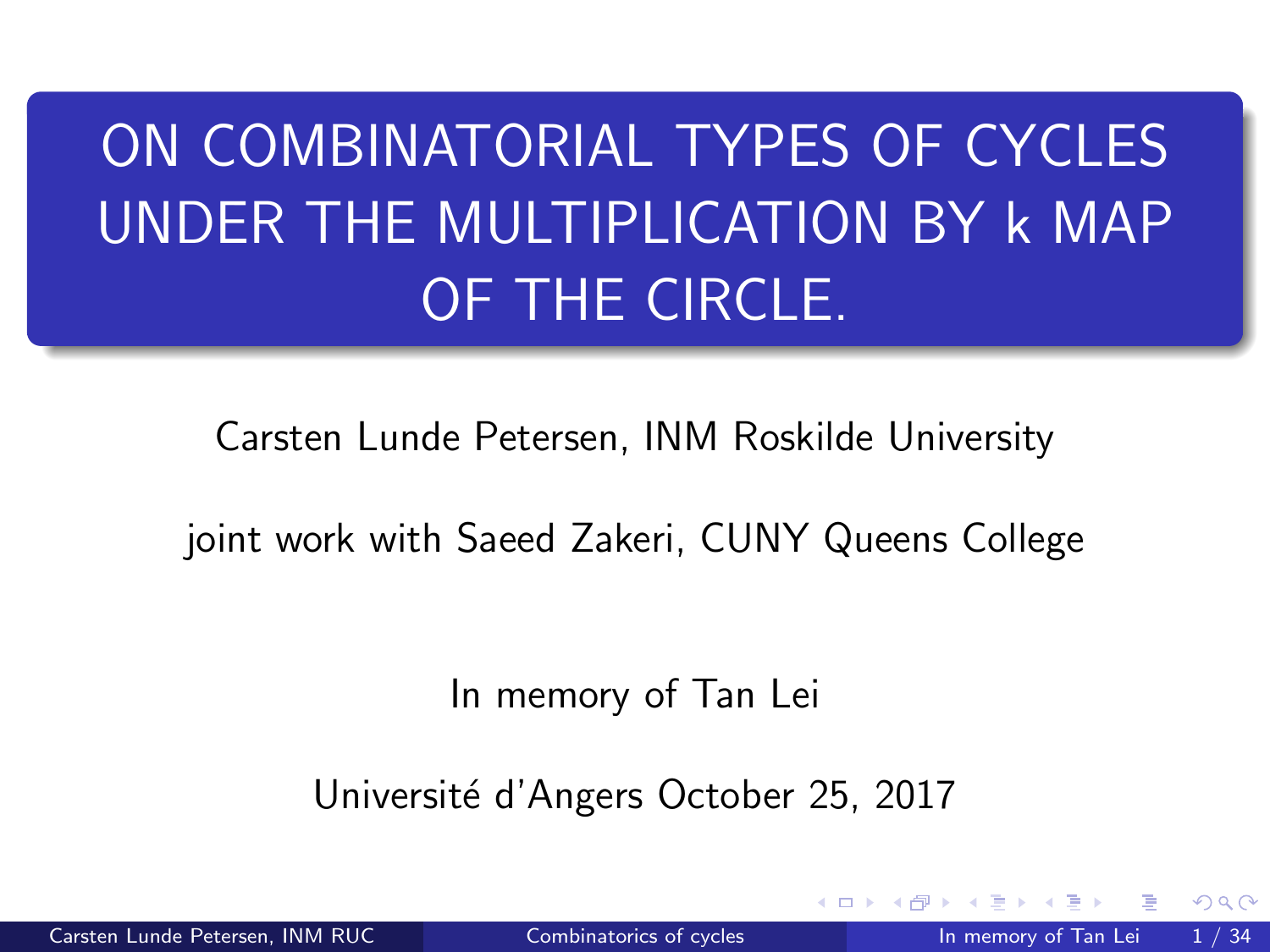<span id="page-1-0"></span>• Let  $m_k : \mathbb{T} \to \mathbb{T} := \mathbb{R}/\mathbb{Z}$  denote the multiplication by  $k \geq 2$ map of the circle

$$
\mathbf{m}_k(x) = kx \pmod{\mathbb{Z}}.
$$

The central question of this work is whether a given combinatoric  $\sigma \in \mathcal{C}_q$  and or combinatorial type  $\tau$  in  $\mathcal{C}_q$  has a realization under  $m_k$  and if it does, how many such realizations there are.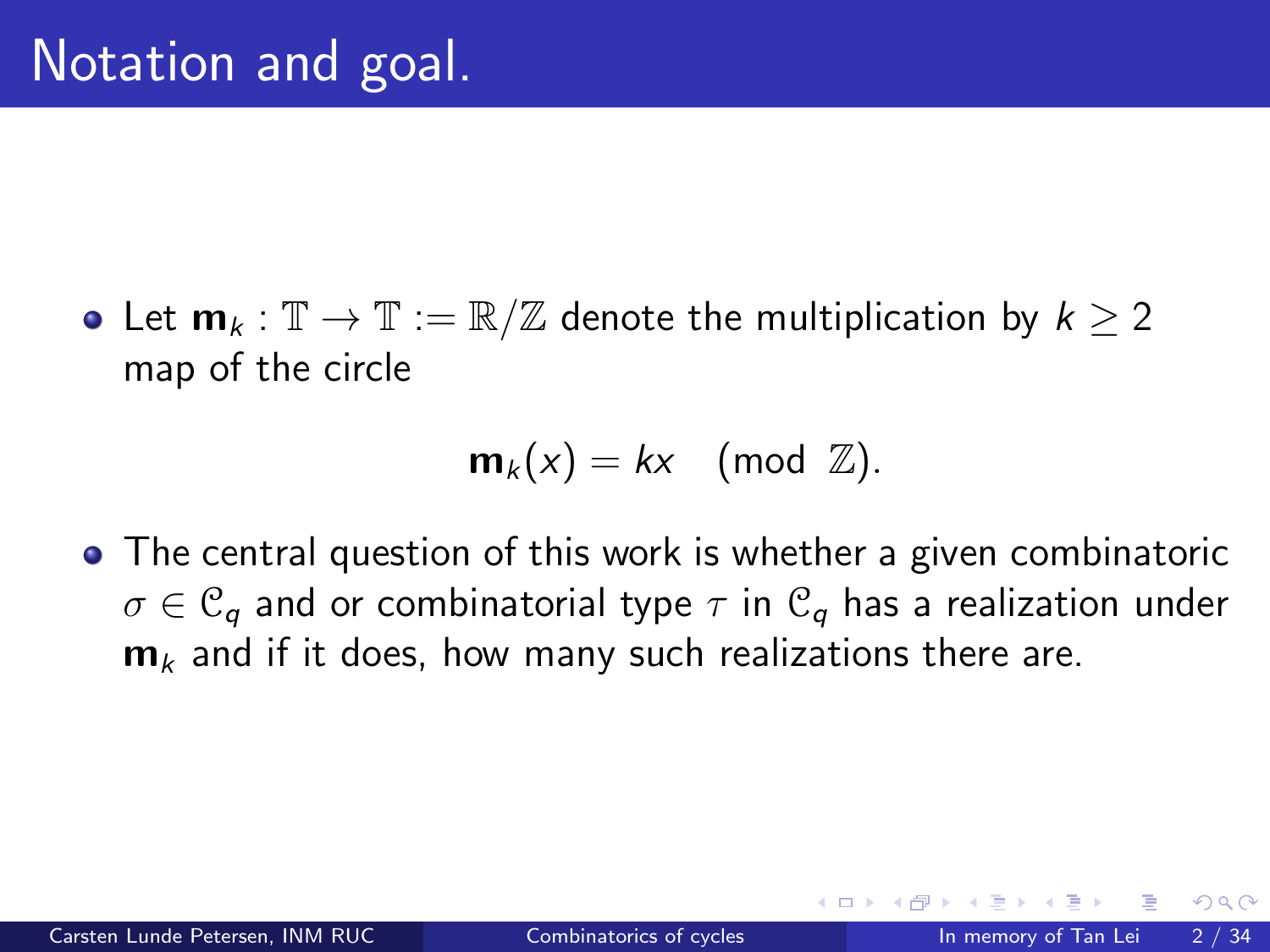There is a natural way to associate to each *q*-periodic point z for  $m_k$ belonging to a  $q$ -cycle  $0 < z_1 < \ldots < z_q < 1$ , say  $z=z_j$ , a pair of  $q$ -periodic points  $\left(x_j,y_j\right)$  characterized as follows :

• 
$$
y_j - x_j = \frac{(k+1)^{q-1}}{((k+1)^q - 1)}
$$

• Their cycles are interlaced

$$
0 < x_1 < y_1 < x_2 < y_2 < \ldots x_q < y_q < 1
$$

• There is a monotone projection  $P : \mathbb{T} \longrightarrow \mathbb{T}$  with  $P(0) = 0$ ,  $P([x_j, y_j]) = z_j$  and semi-conjugating  $m_{k+1}$  to  $m_k$  on  $\mathbb{T} \setminus ]x_j, y_j[$ .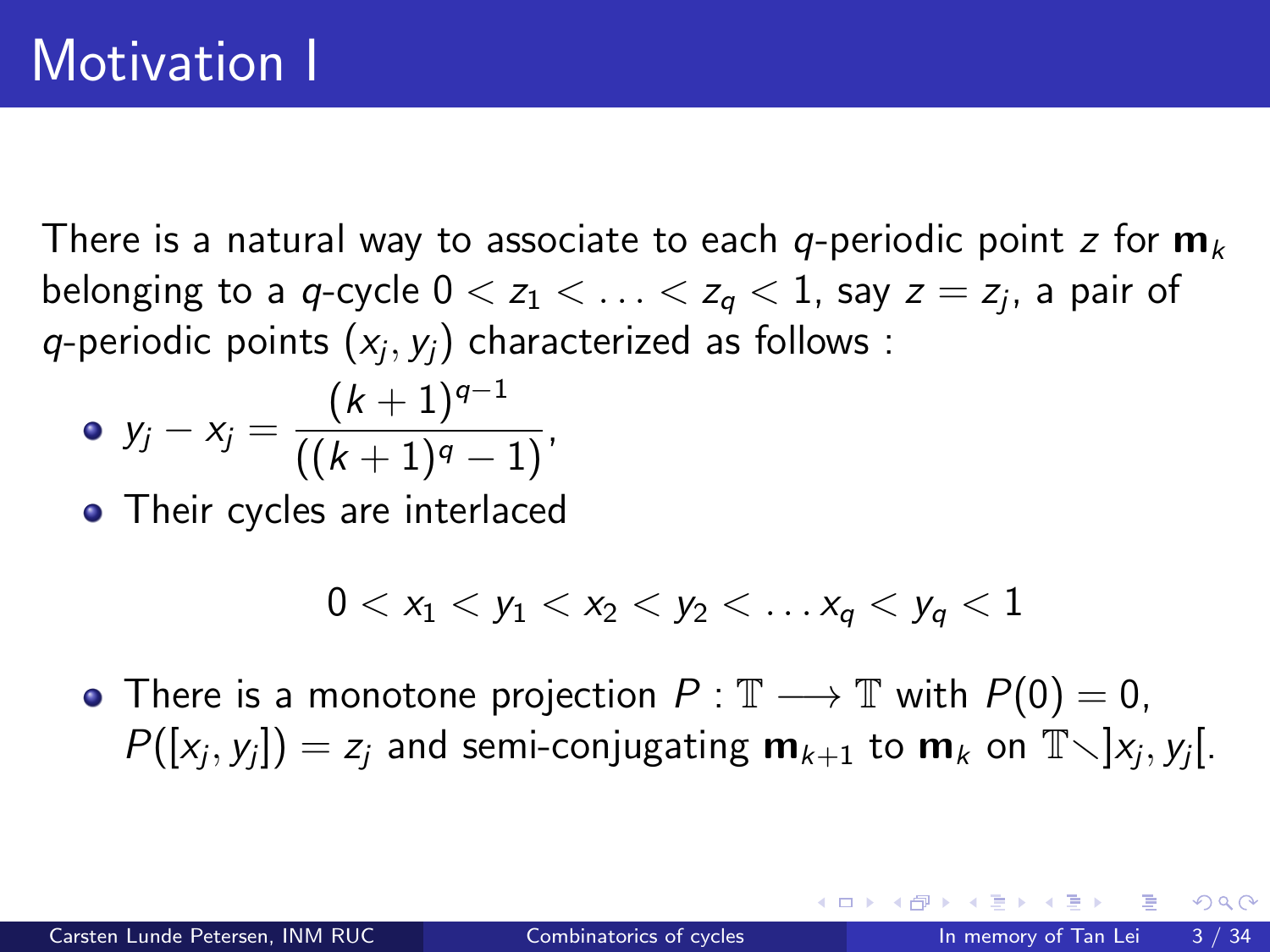# Connectedness locus for  $\lambda z^2 + z^3$

e.g  $z=\frac{3}{5}$  $\frac{3}{5}$  with **m**<sub>2</sub>-orbit  $\left\{\frac{1}{5}\right\}$  $\frac{1}{5}$ ,  $\frac{2}{5}$  $\frac{2}{5}$ ,  $\frac{3}{5}$  $\frac{3}{5}$ ,  $\frac{4}{5}$  $\frac{4}{5}$  } gives  $(x_3, y_3) = (\frac{29}{80}, \frac{56}{80})$ with  $m_3$  orbits  $\left\{\frac{7}{80}, \frac{21}{80}, \frac{29}{80}, \frac{63}{80}\right\}$ and  $\left\{\frac{8}{80}, \frac{24}{80}, \frac{56}{80}, \frac{72}{80}\right\}.$ 

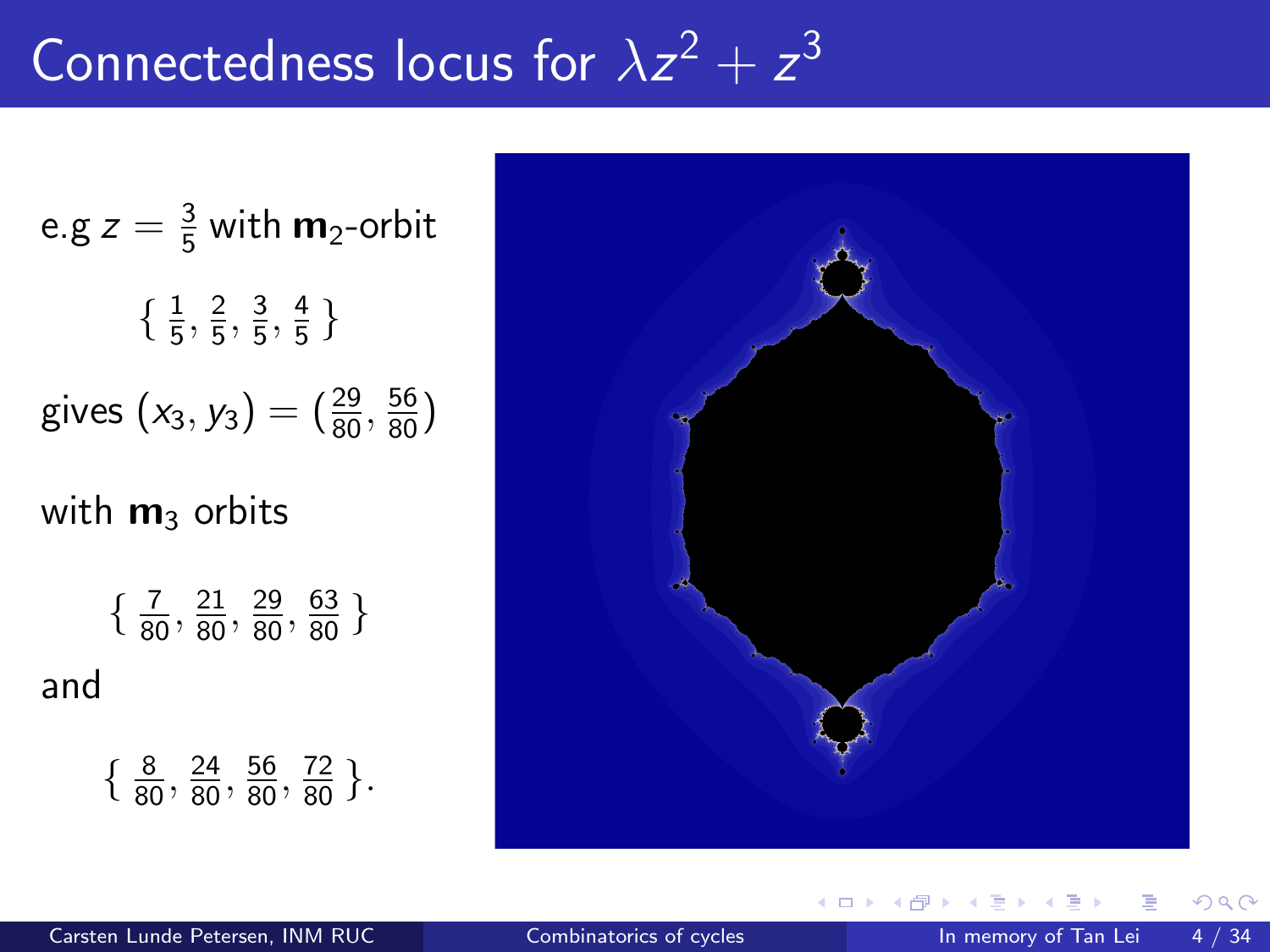## Motivation II

- I view the above as saying that for every periodic point z for  $m_k$ there is a pair of neighbouring periodic orbits for  $m_{k+1}$  with the same combinatorics and with critical interval corresponding to z.
- This motivates the following questions :
- Which combinatorics exists for  $m_{k+1}$ , but does not exist for  $m_k$ ?
- How does the number of orbits with a given combinatorics grow with the degree  $k$  ?
- For rotation orbits with rational rotation number the answers to these questions are known.
- In fact for each irreducible rotation number  $p/q$ ,  $m_2$  has a unique such orbit and Goldberg showed that in the general case, the number of such orbits is given by

$$
\binom{q+k-2}{q}
$$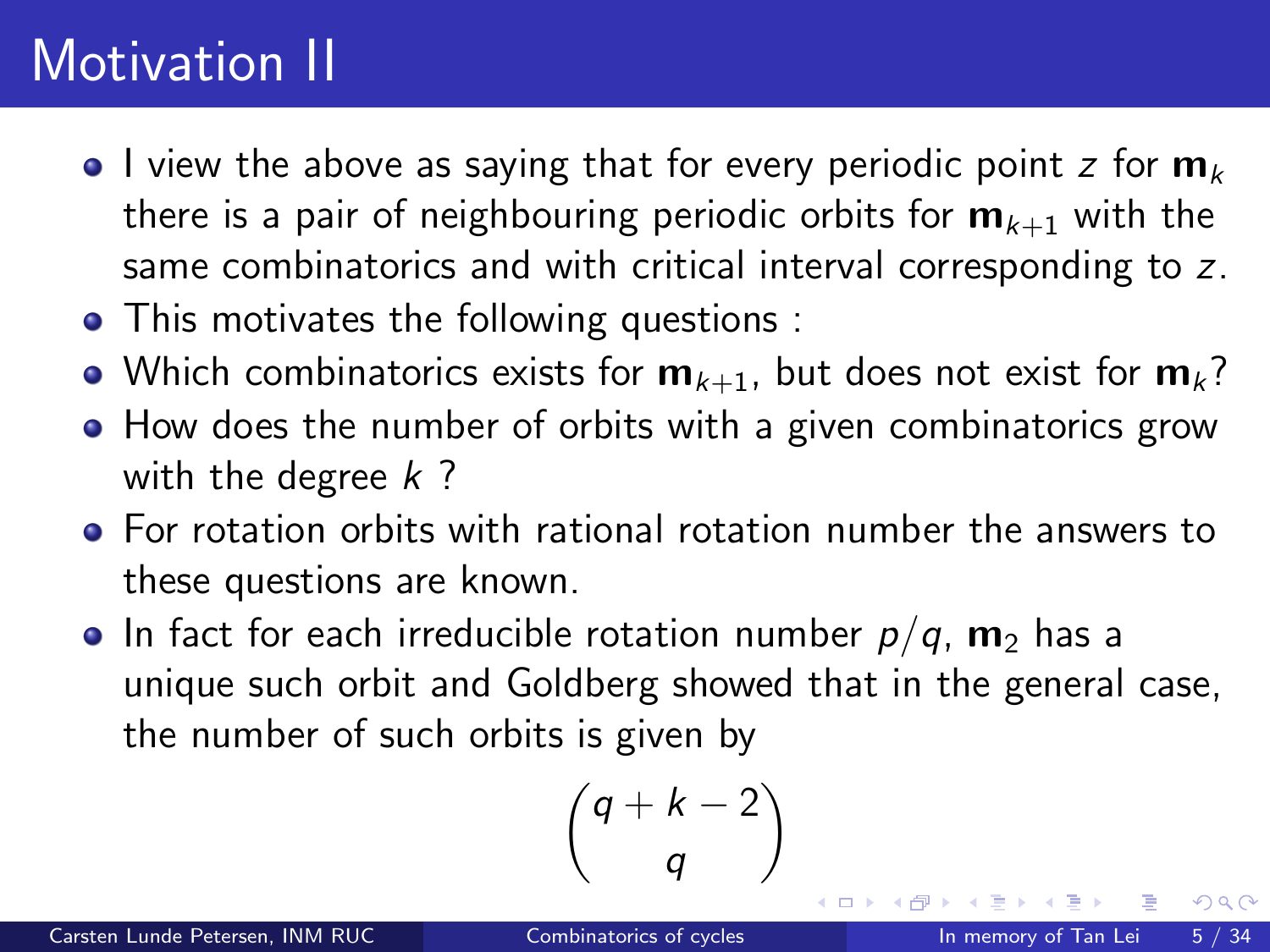## <span id="page-5-0"></span>Cyclic Permutations

- We shall use cyclic permutations to represent combinatorics of periodic orbits on the circle T.
- Denote by  $S_q$  the group of permutations of q symbols, which we take to be the representatives  $\{1, \ldots, q\}$  of the cyclically ordered set  $\mathbb{Z}/q\mathbb{Z}$ .
- Denote by  $\mathcal{C}_q \subset \mathcal{S}_q$  the set of q-cycles  $\sigma$  in  $\mathcal{S}_q$ :

$$
\sigma = (1 \space \sigma(1) \space \sigma^2(1) \space \ldots \space \sigma^{q-}(1))
$$

• And denote by  $\mathcal{R}_q \subset \mathcal{S}_q$  the rotation group, that is the group generated by the  $q$ -cycle

$$
\rho=(1\;2\;\ldots\;q)
$$

with rotation number  $1/q$ .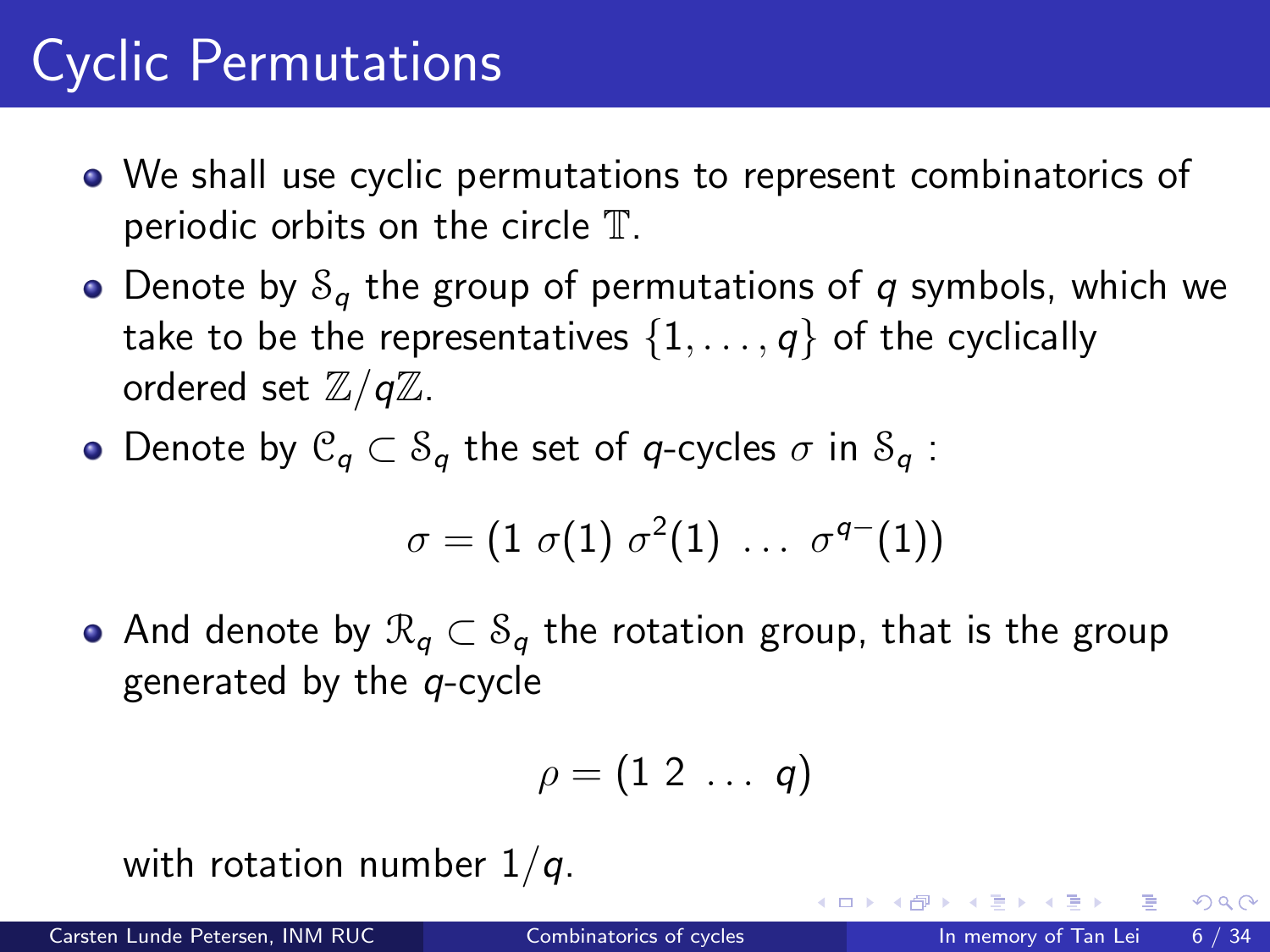### What is a combinatorics ? I

Consider again the "Cocapeli"-orbit  $\{\frac{1}{5}$  $\frac{1}{5}$ ,  $\frac{2}{5}$  $\frac{2}{5}$ ,  $\frac{3}{5}$  $\frac{3}{5}$ ,  $\frac{4}{5}$  $\frac{4}{5}$ } under **m**<sub>2</sub>.



We can view this as the representation  $x_i \mapsto x_{\sigma(i)}$ of the cyclic permutation  $\sigma = (1 2 4 3)$  acting on the set  $\{1, 2, 3, 4\}$  representing the cyclically ordered set  $\mathbb{Z}/4\mathbb{Z}$ .

• Note that  $0 \in \mathbb{T}$  IS NOT  $0 \equiv 4 \in \mathbb{Z}/4\mathbb{Z}$ [.](#page-5-0)

つひひ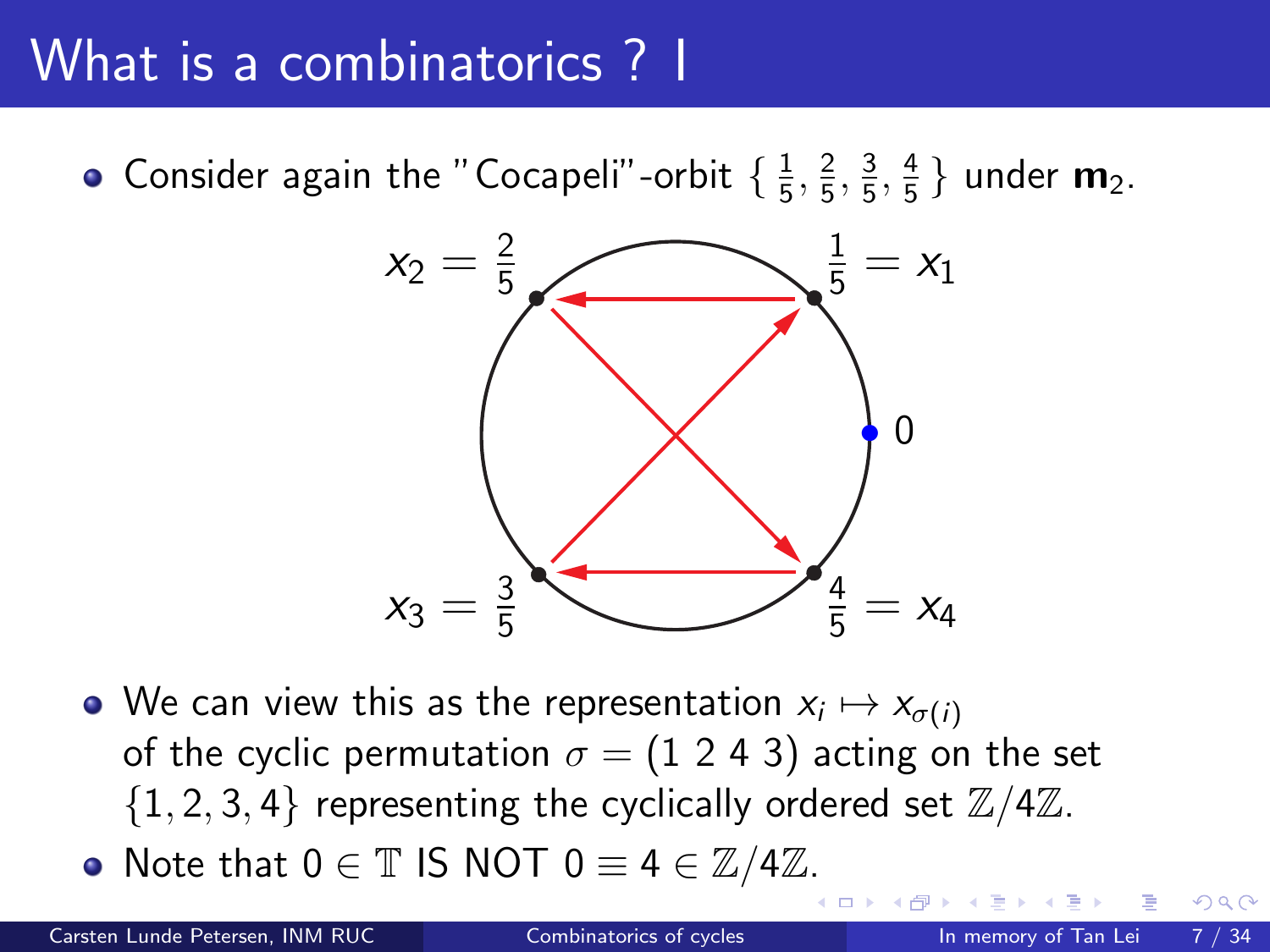- We shall use  $\sigma = (1 2 4 3)$  as a synonym for the combinatorics of the orbit  $\{\frac{1}{5}$  $\frac{1}{5}$ ,  $\frac{2}{5}$  $\frac{2}{5}$ ,  $\frac{3}{5}$  $\frac{3}{5}$ ,  $\frac{4}{5}$  $\frac{4}{5}$ } under **m**<sub>2</sub>.
- More generally if  $0 < x_1 < x_2 < \ldots < x_a < 1$  and

$$
f: \{x_1, \ldots, x_q\} \longrightarrow \{x_1, \ldots, x_q\}
$$

is a cyclic dynamics we shall say that the orbit  $\{x_1, \ldots, x_q\}$  has combinatorics  $\sigma \in \mathcal{C}_q$  iff

$$
\forall i: f(x_i) = x_{\sigma(i)}.
$$

And we shall call any  $\sigma \in \mathcal{C}_q$  a *q*-combinatorics.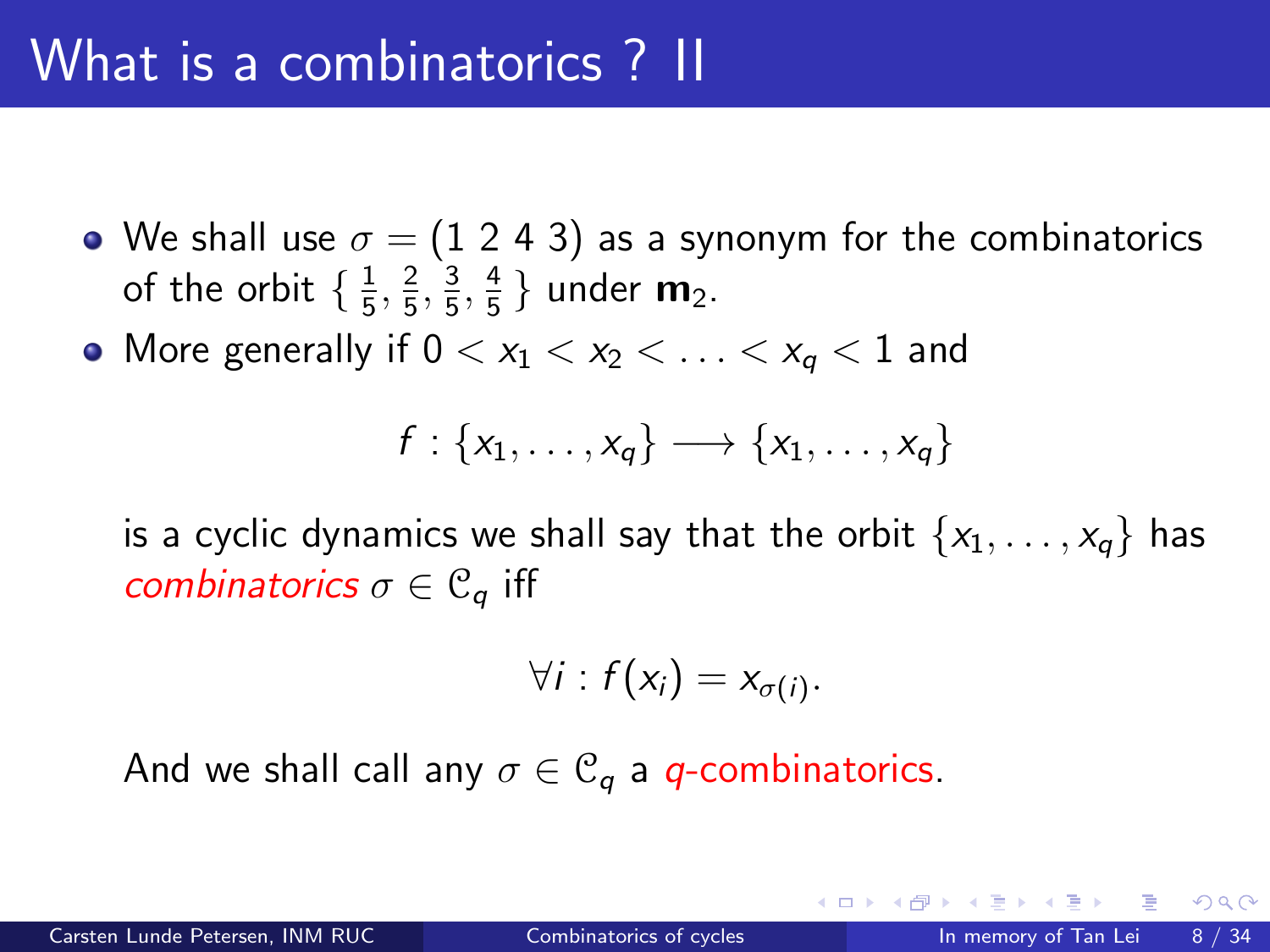- For each q the number of q-combinatorics is  $(q 1)!$ .
- For each  $k \geq 2$  and  $q$  there are at most  $\frac{k^q}{q}$ q periodic orbits for  $m_k$  of period a.
- $\bullet$  So for each fixed k and sufficiently large q the majority of the q-combinatorics are not realized by  $m_k$ .
- The next slide shows as examples the four possible non-rotational 4-combinatorics

つへへ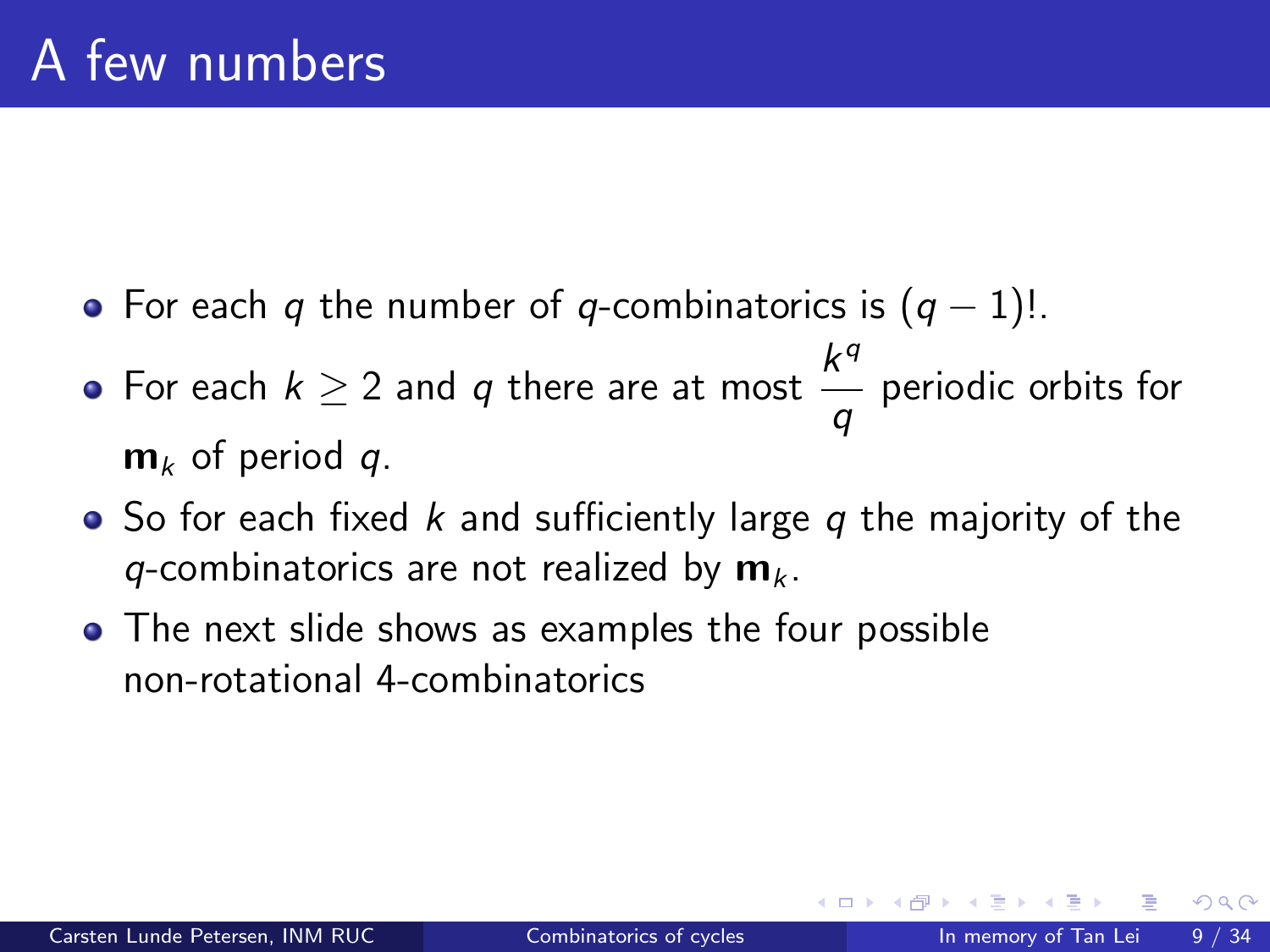

4 D F

Þ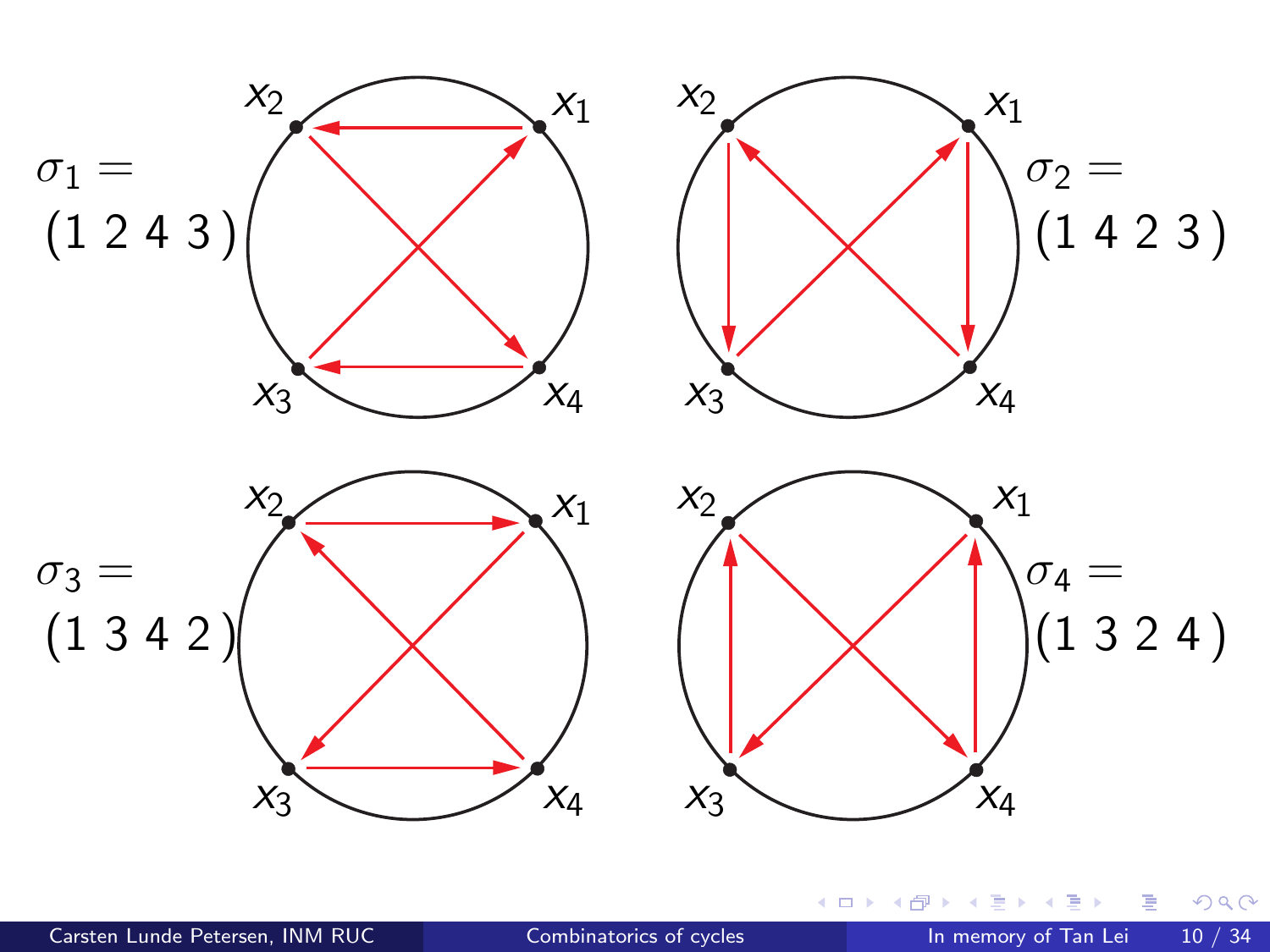- Only  $\sigma_1$  is realized by  $\mathbf{m}_2$ , uniquely by our "Cocapeli"-orbit  $\left\{\frac{1}{5}\right\}$  $\frac{1}{5}$ ,  $\frac{2}{5}$  $\frac{2}{5}$ ,  $\frac{3}{5}$  $\frac{3}{5}, \frac{4}{5}$  $\frac{4}{5}$ .
- The others however are each uniquely realized by  $m_3$ :

$$
\sigma_2 = (1\ 4\ 2\ 3): \qquad \left\{\frac{23}{80}, \frac{47}{80}, \frac{61}{80}, \frac{69}{80}\right\} \n\sigma_3 = (1\ 3\ 4\ 2): \qquad \left\{\frac{1}{5}, \frac{2}{5}, \frac{3}{5}, \frac{4}{5}\right\} \n\sigma_4 = (1\ 3\ 2\ 4): \qquad \left\{\frac{11}{80}, \frac{19}{80}, \frac{33}{80}, \frac{57}{80}\right\}
$$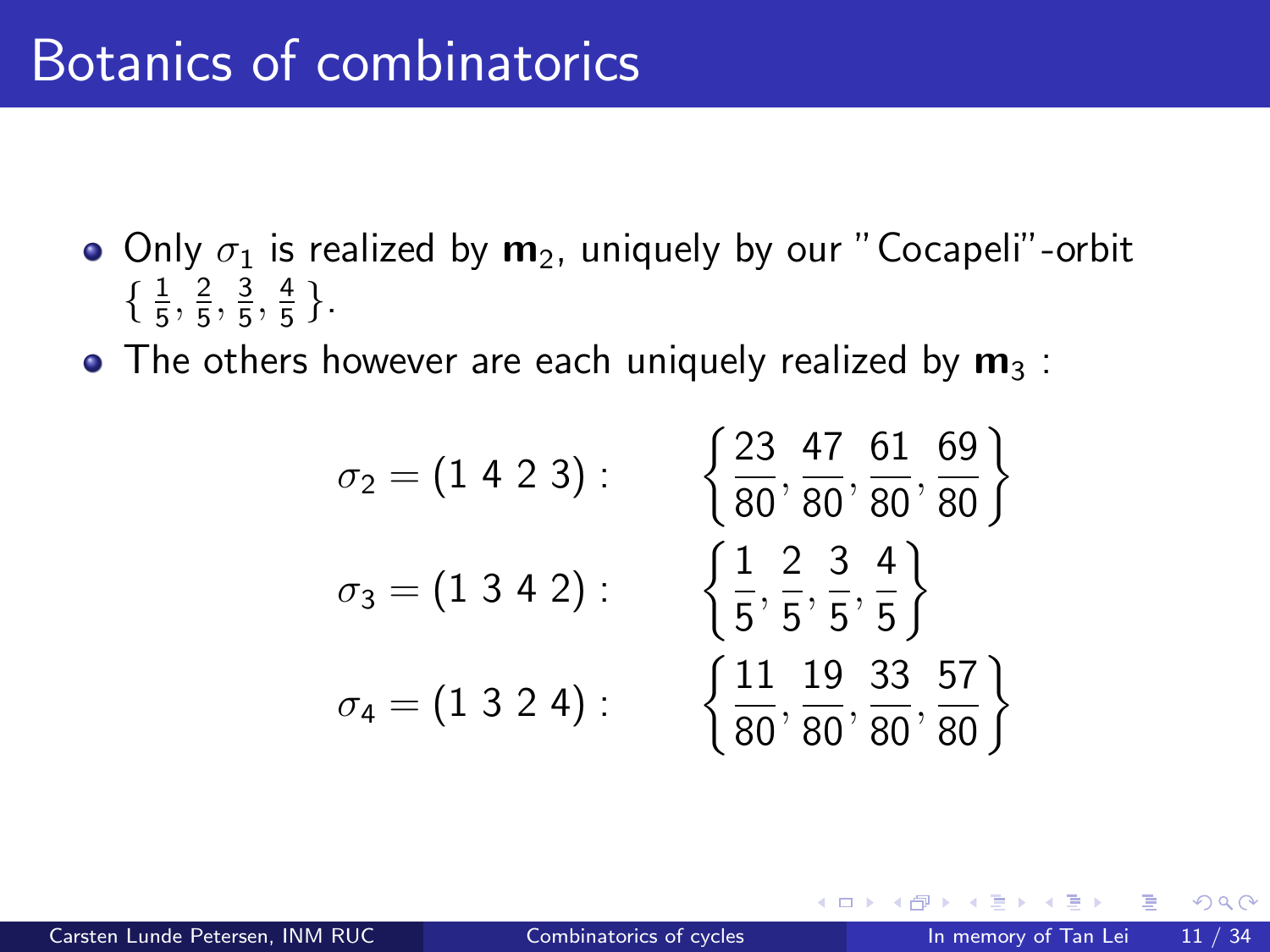### A 5-cycle example



- This combinatorics is not realized by  $m_2$  either.
- $\bullet$  It is however uniquely realized by  $m_3$ :

$$
\sigma = (1\ 2\ 4\ 5\ 3): \qquad \left\{ \frac{8}{121}, \frac{24}{121}, \frac{43}{121}, \frac{72}{121}, \frac{95}{121} \right\}
$$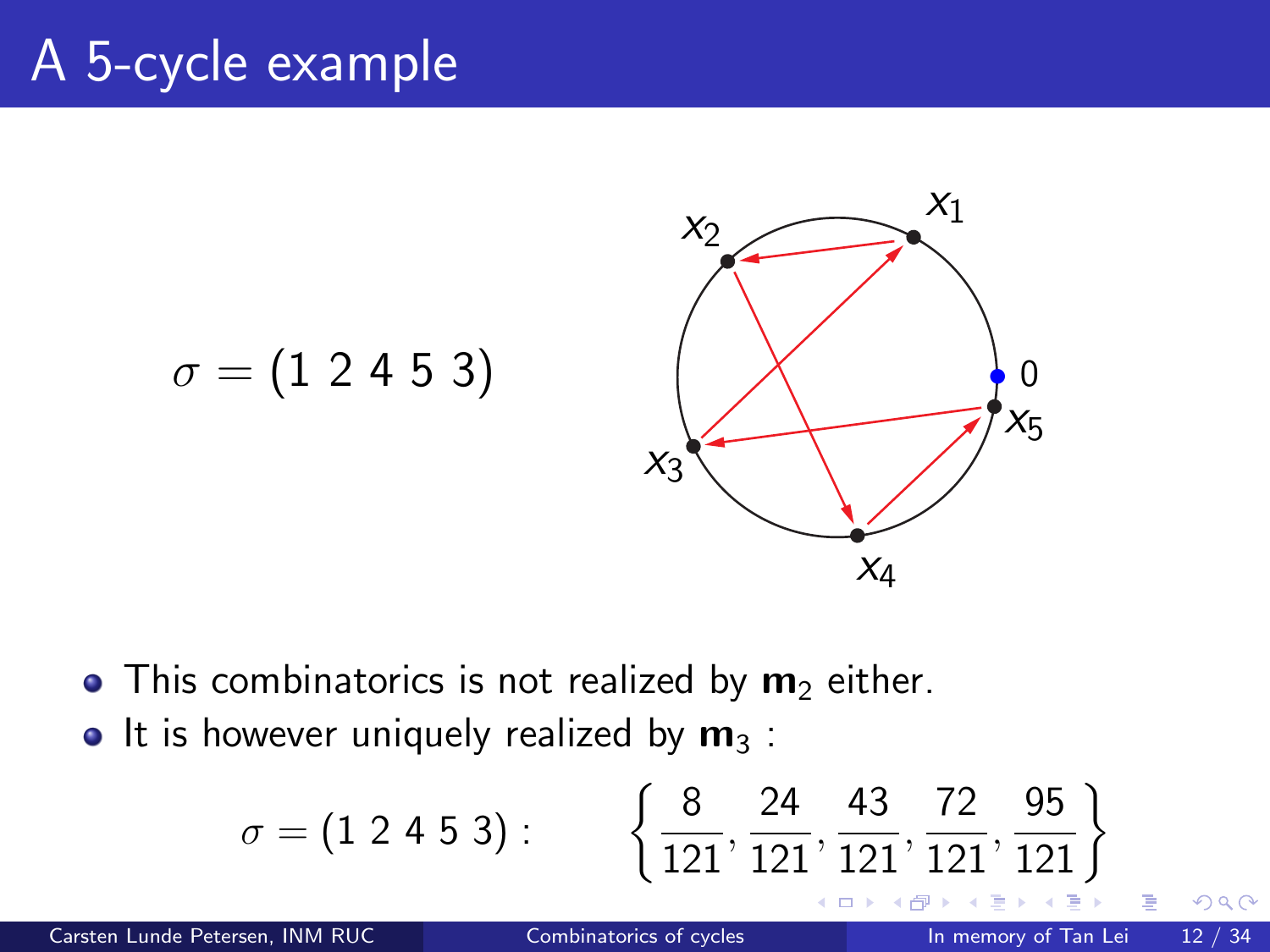## Intervals in  $\mathbb{Z}/q\mathbb{Z}$  and "lengths"

### Definition

For  $1 \le i, j \le q$  define the closed interval  $[i, j]$  in  $\mathbb{Z}/q\mathbb{Z}$  as :

$$
[i,j] = \begin{cases} \{i, i+1, \dots, j\} & \text{if } i < j, \\ \{i, (i+1), \dots, (j+q)\} & \text{if } j < i. \end{cases}
$$

And the length  $|[i, j]| := \#[i, j] - 1$  so that

 $||[i, j]| = j - i$  if  $i < j$  and  $||[i, j]| = j + q - i$  if  $j < i$ .

All subsets of  $\mathbb{Z}/q\mathbb{Z}$  are closed but we shall use the notion  $(i, j)$  to indicate the "open interval  $[i, j]$  minus the right end point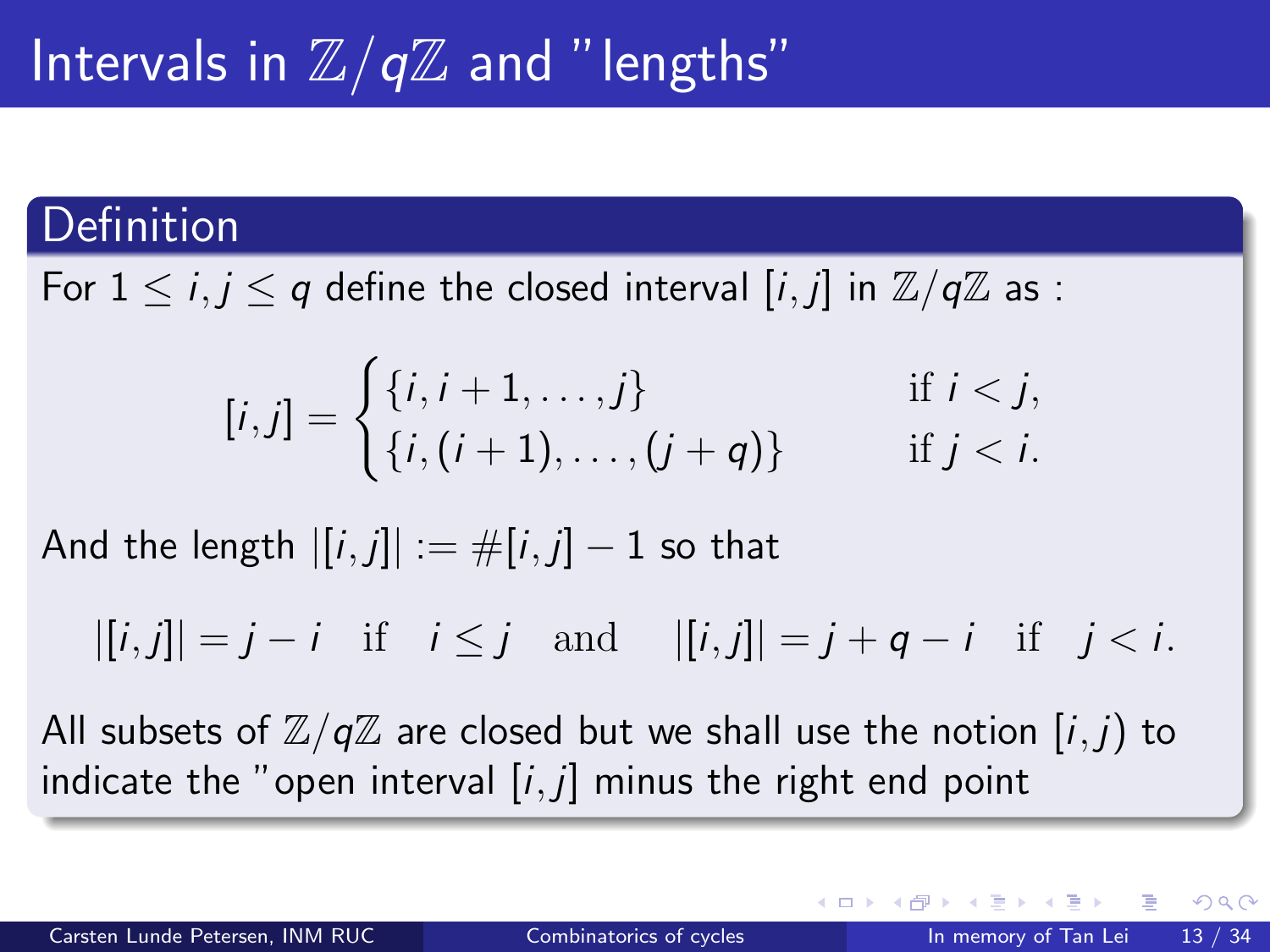## The degree of a cycle.

### Definition

For  $\sigma \in \mathcal{C}_q$  define deg( $\sigma$ ) as the integer :

$$
\mathsf{deg}(\sigma) = \frac{1}{q}\sum_{j=1}^q |[\sigma(j), \sigma(j+1)]|
$$

- The degree of  $\sigma$  is equal to the descent number des( $\sigma$ ) of the permutation  $\sigma$  as defined in combinatorial analysis.
- $\bullet$  deg(1243) = deg(1423) = deg(1342) = deg(1324) = 2
- deg $(12453) = 3$
- deg( $\sigma$ ) = 1 if and only if  $\sigma$  is a rotation cycle.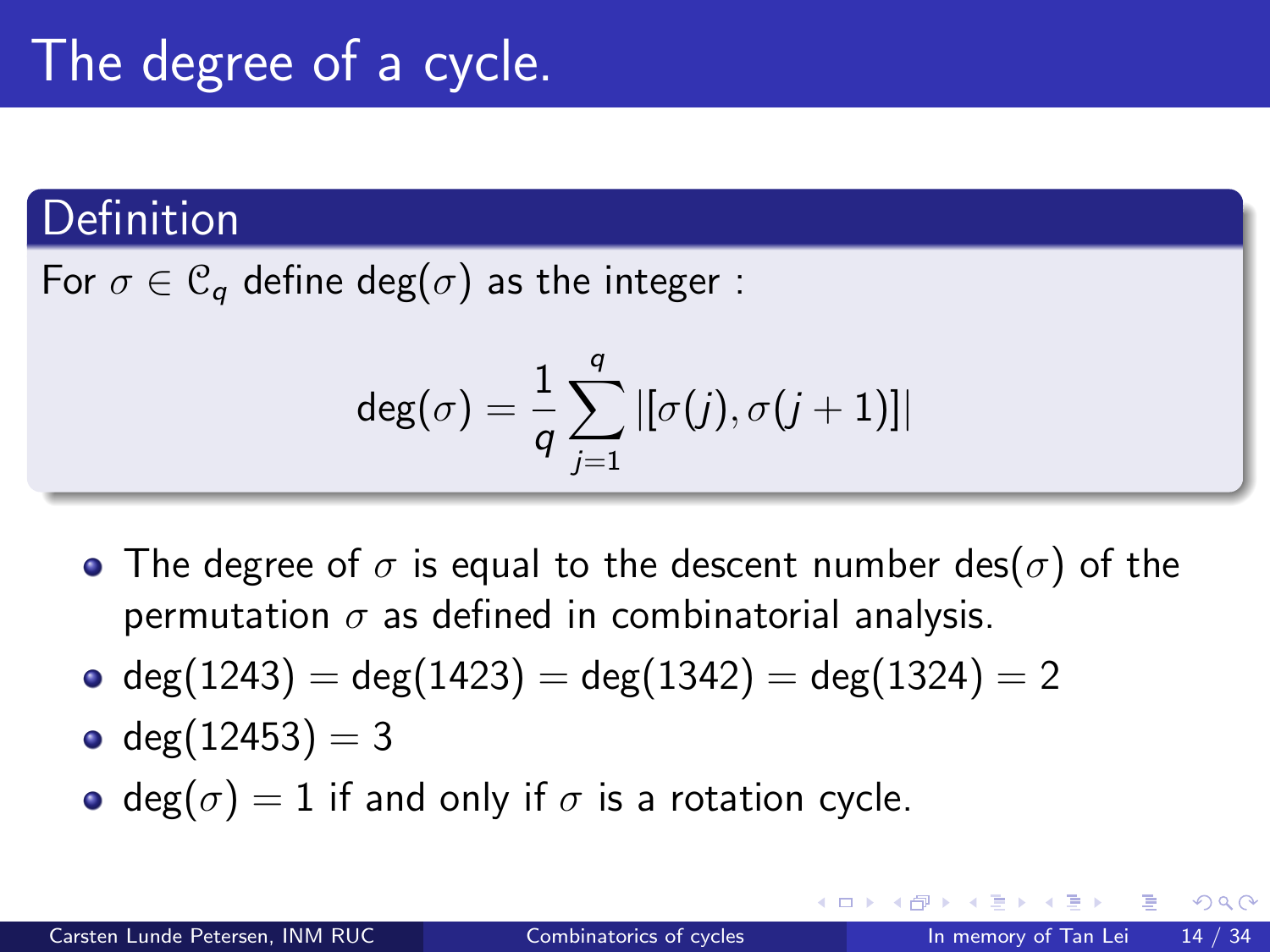## Example  $\sigma = (1 2 4 5 3)$



Carsten Lunde Petersen, INM RUC [Combinatorics of cycles](#page-0-0) In memory of Tan Lei 15 / 34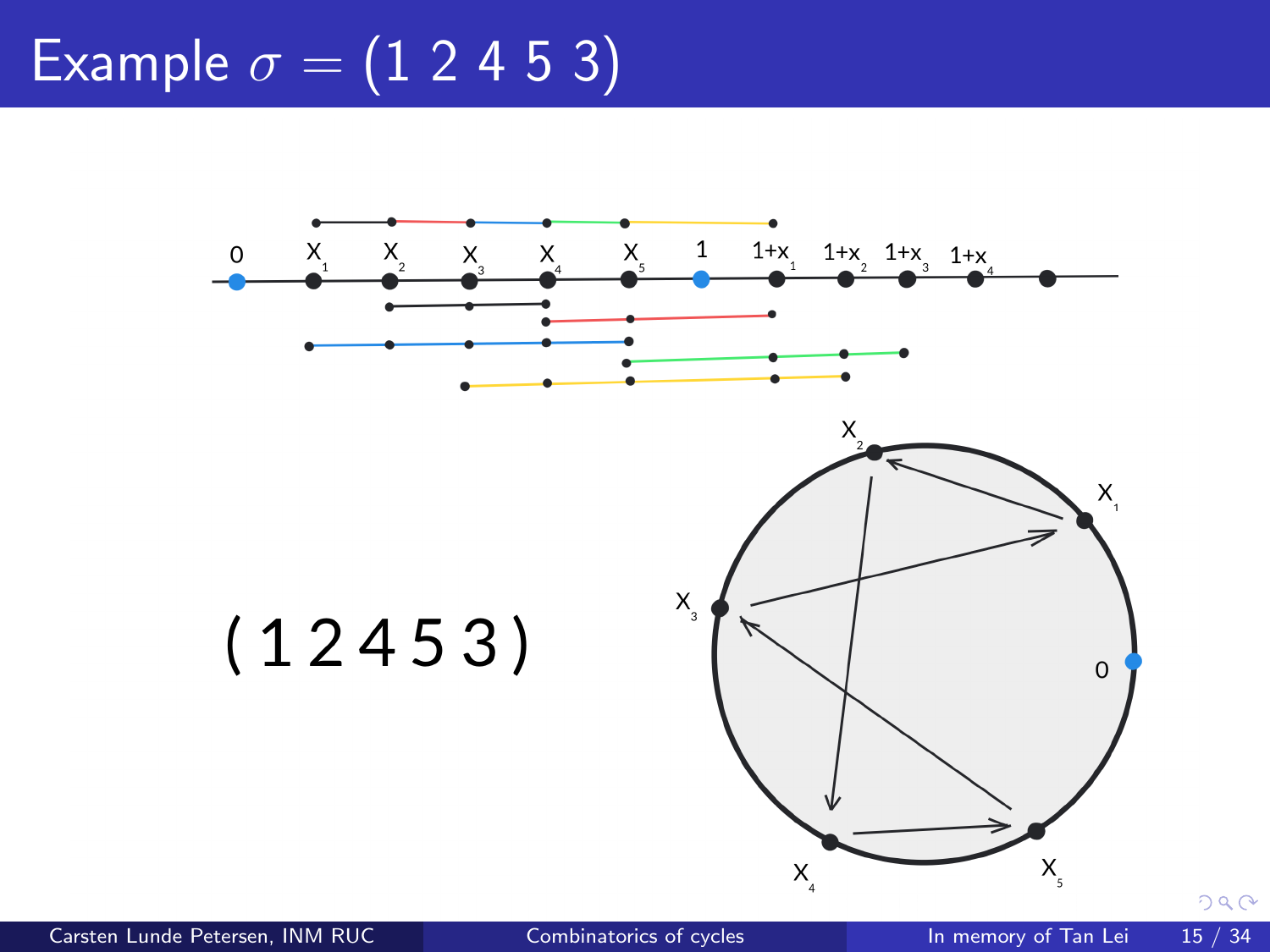## Topological realization

### **Definition**

A (topological) realization of the cycle  $\sigma \in \mathcal{C}_q$  is a pair  $(f, \mathcal{O})$ , where  $f : \mathbb{R}/\mathbb{Z} \to \mathbb{R}/\mathbb{Z}$  is a positively oriented covering map,  $\mathcal{O} = \{x_1, \ldots, x_q\}, 0 < x_1 < \ldots, x_q < 1$  is a period q orbit of f, and  $f(x_i) = x_{\sigma(i)}$  for all *i*.

The *degree* of the realization  $(f, O)$  is the mapping degree of f. A realization of  $\sigma$  is *minimal* if it has the smallest possible degree among all realizations.

- For any  $x \neq y \in \mathbb{T}$  let  $[x, y]$  denote the closed interval in  $\mathbb{T}$  with end points  $x, y$  such that for any z in the corresponding open interval  $x, y$  the triple  $(x, z, y)$  is positively oriented.
- Equivalently let  $\Pi : \mathbb{R} \longrightarrow \mathbb{T}$  denote the natural projection. Then  $[x, y] = \Pi([\hat{x}, \hat{y}])$ , where  $\Pi(\hat{x}) = x$  and  $\Pi(\hat{y}) = y$  and  $\widehat{x} < \widehat{v} < \widehat{x} + 1$ .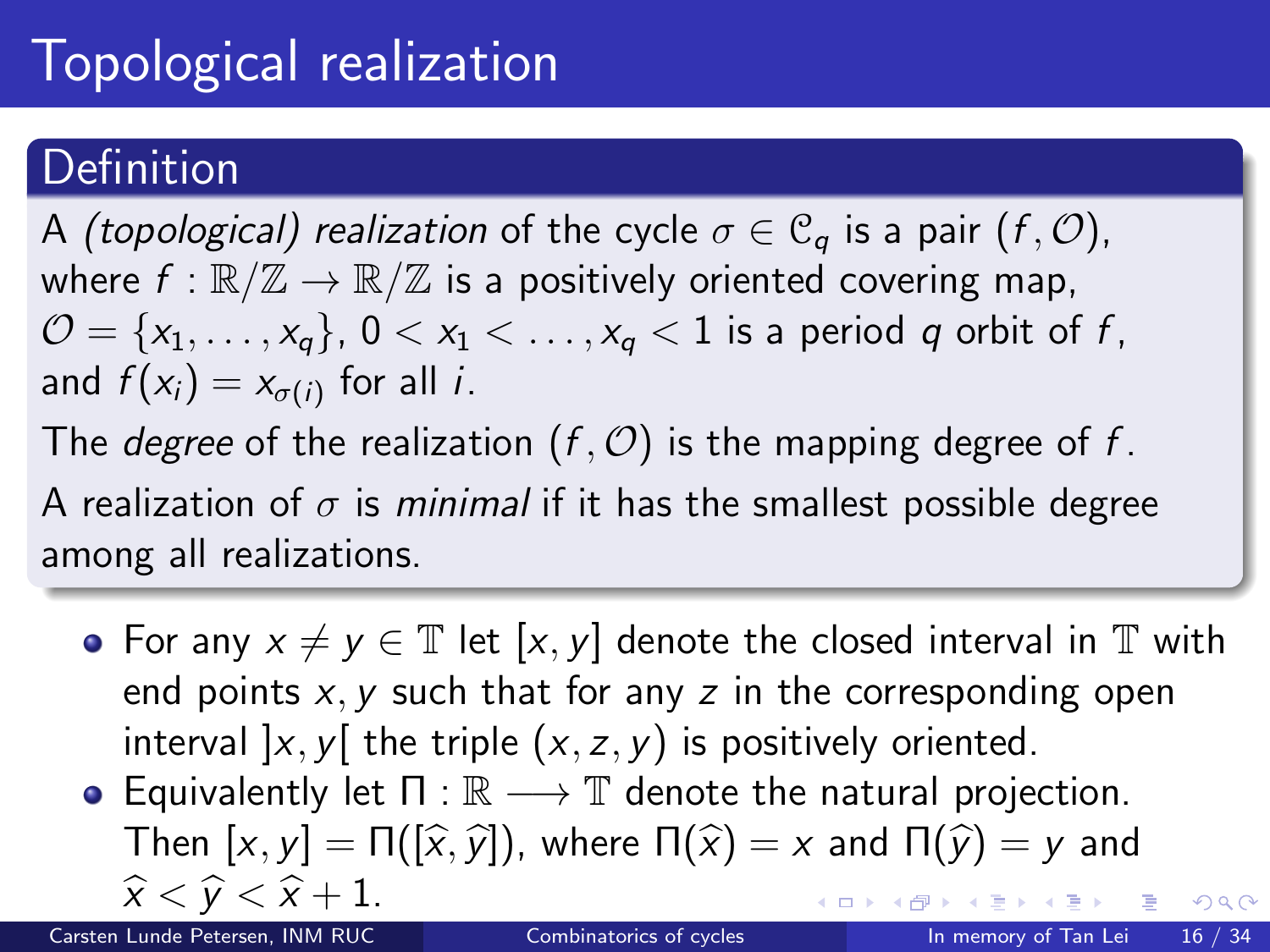- <span id="page-16-0"></span>• For  $(f, \mathcal{O})$  a topological realization of  $\sigma$  and any  $j \in \mathbb{Z}/q\mathbb{Z}$ the restriction of  $f$  to  $\mathit{l}_j := [x_j, x_{j+1}]$  lifts into  $\Pi$  as a homeomorphism  $f_j : [x_j, x_{j+1}] \longrightarrow [\widehat{x}_{\sigma(j)}, \widehat{x}_{\sigma(j+1)}],$  where<br> $\widehat{x}_{\sigma(j)} \leq \widehat{x}_{\sigma(j+1)}$ ,  $\Pi(\widehat{x}_{\sigma(j)}) = x_{\sigma(j+1)} \longrightarrow x_{\sigma(j+1)}$  $\widehat{x}_{\sigma(i)} < \widehat{x}_{\sigma(i+1)}, \ \Pi(\widehat{x}_{\sigma(i)}) = x_{\sigma(i)}$  and  $\Pi(\widehat{x}_{\sigma(i+1)}) = x_{\sigma(j+1)}$ .
- **It follows that**  $(f, \mathcal{O})$  **is minimal iff**  $\widehat{x}_{\sigma(i)} < \widehat{x}_{\sigma(i+1)} < \widehat{x}_{\sigma(i)} + 1$  for each j.
- Or in other words  $(f, O)$  is minimal only if for each j

$$
f(I_j) = [f(x_j), f(x_{j+1})] = [x_{\sigma(j)}, x_{\sigma(j+1)}] = \bigcup_{i \in [\sigma(j), \sigma(j+1))} I_i.
$$

- Thus  $(f, O)$  is minimal if and only if  $deg(f) = deg(\sigma)$
- McMullen observed that a minimal realization of  $\sigma$  always exists:
- Take any q points with  $0 < x_1 < \ldots < x_q < 1$  as  $\mathcal O$  and let  $f$  be any map which for each  $j$  maps  $[x_j, x_{j+1}]$  homeomorphically onto  $[x_{\sigma(j)}, x_{\sigma(j+1)}].$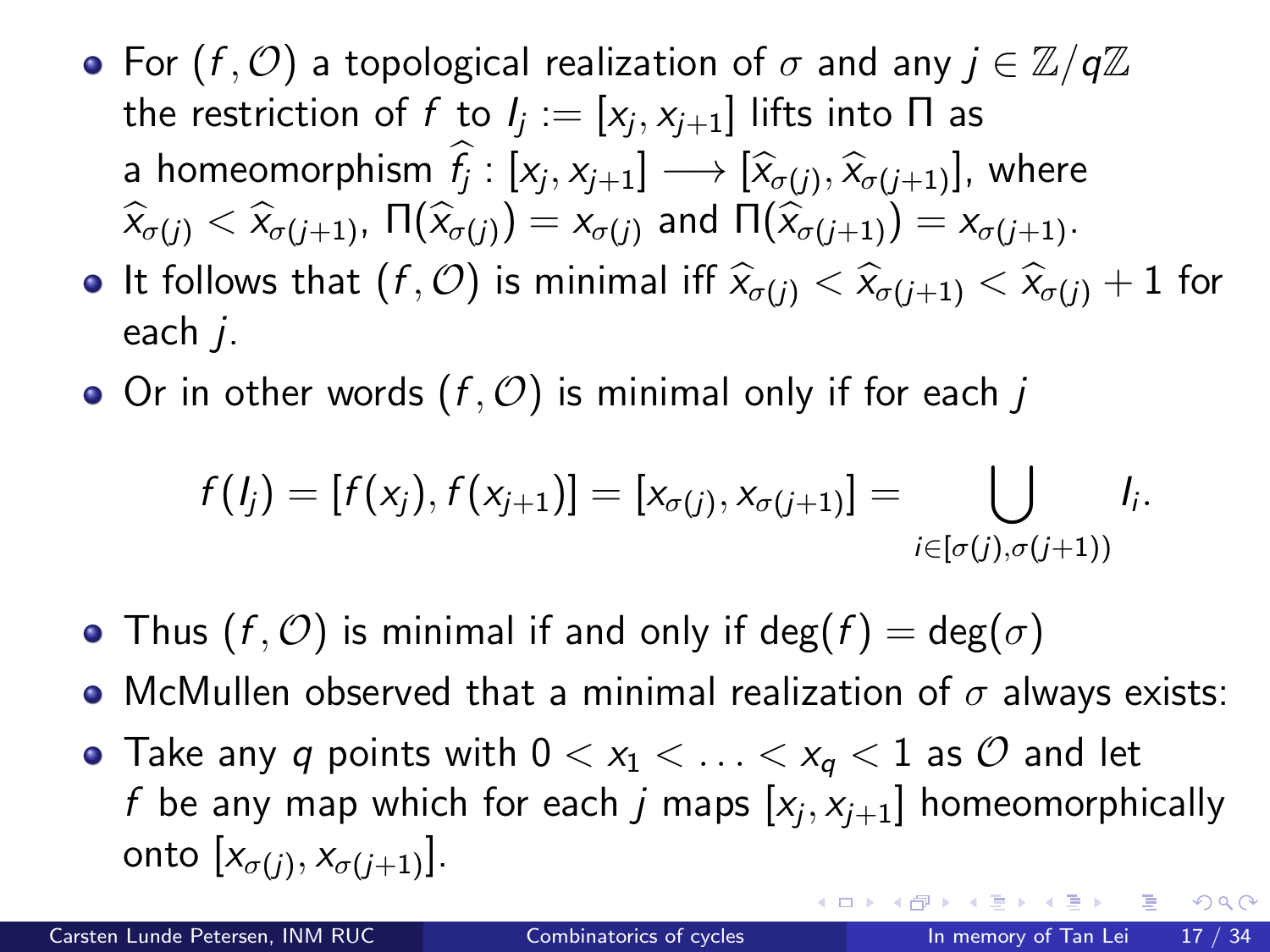## Minimal realization of  $\sigma = (1\ 2\ 4\ 5\ 3)$



Carsten Lunde Petersen, INM RUC [Combinatorics of cycles](#page-0-0) In memory of Tan Lei 18 / 34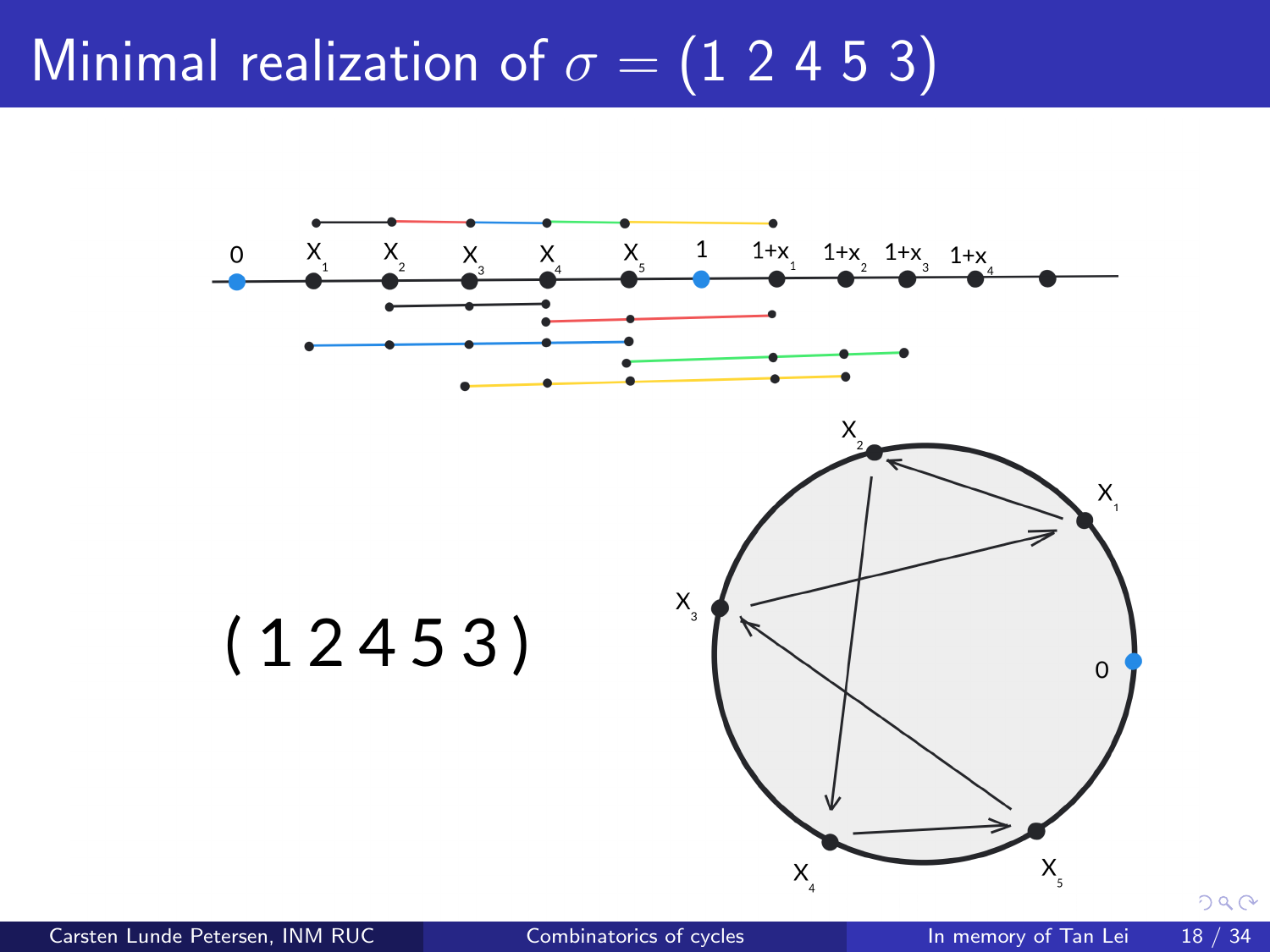### Analysis of the botanics I

- We see immediately why  $\sigma = (1 2 4 5 3)$  is not realized by  $m_2$ . It has degree 3 and thus any realizing map must have topological degree at least 3.
- The four non-rotational period 4 combinatorics  $\sigma_1 = (1 2 4 3)$ ,  $\sigma_2 = (1\ 4\ 2\ 3), \sigma_3 = (1\ 3\ 4\ 2)$  and  $\sigma_4 = (1\ 3\ 2\ 4)$  are mutually conjugate by powers of the rotation  $\rho = (1 2 3 4)$  and have degree 2. But only  $\sigma_1$  is realized by  $\mathbf{m}_2$ . Why is this?
- Notice that 0 is a fixed point for any  $m_k$ . Thus in general  $I_{\alpha}$ must be mapped over itself, and in fact onto a larger interval in order for  $\sigma \in \mathcal{C}_q$  to be realized by  $\mathbf{m}_k$ .
- This means for a  $\sigma \in \mathcal{C}_q$  of degree d to be realized by  $\mathbf{m}_d$  we must have  $I_q = [x_q, x_1] \subset [x_{\sigma(q)}, x_{\sigma(1)}]$  or equivalently

$$
\sigma(1) < \sigma(q).
$$

 $200$ 

イロト イ押ト イヨト イヨト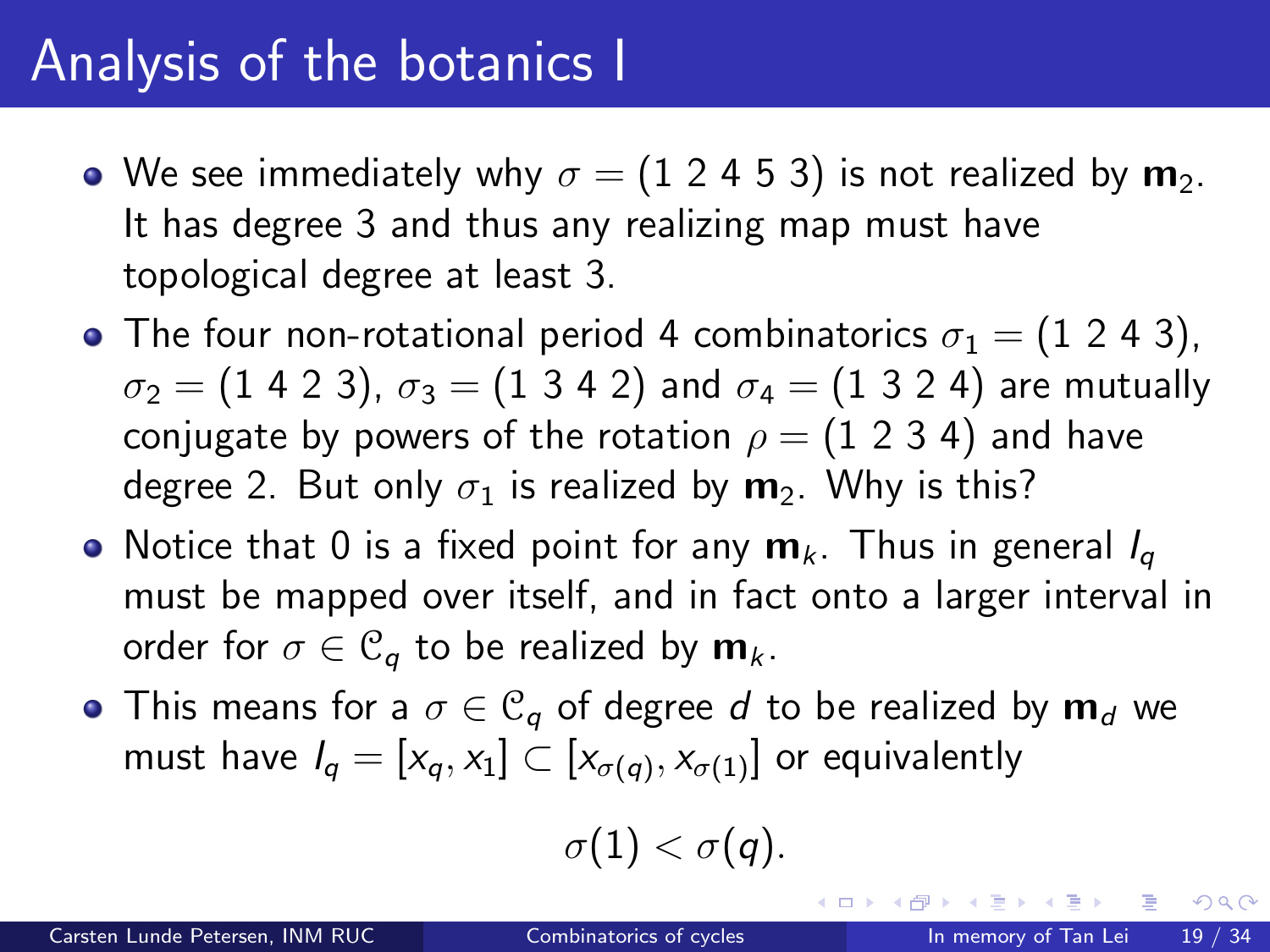• We have thus arrived at

### Proposition

A necessary condition for a combinatoric  $\sigma \in \mathcal{C}_q$  to be realized by  $\mathbf{m}_k$ is that

$$
\deg(\sigma) \leq k \qquad \text{and} \qquad \sigma(1) < \sigma(q).
$$

• The following theorem shows that these conditions are also sufficient.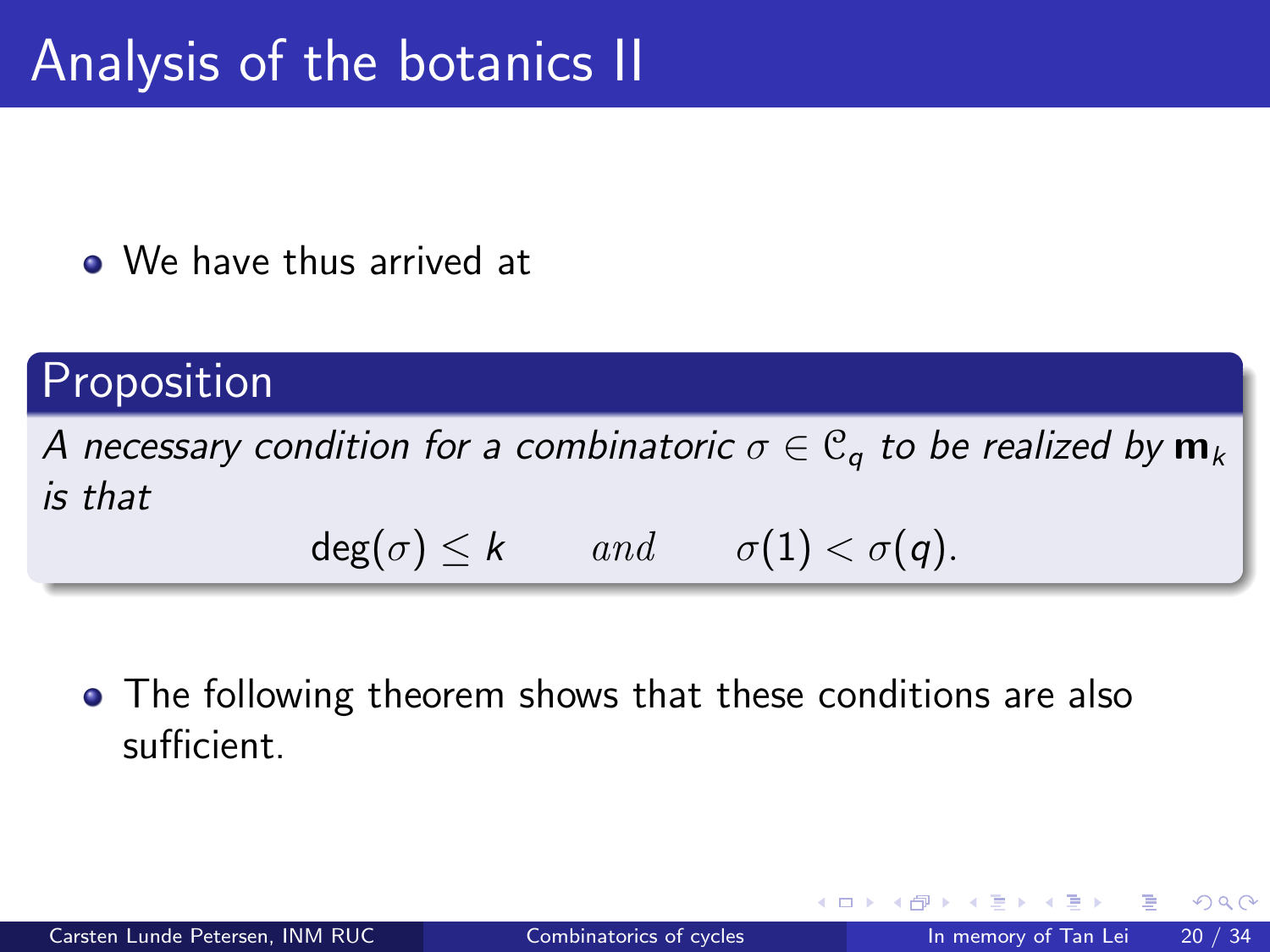### Theorem (Zakeri and P.)

Let  $\sigma \in \mathcal{C}_q$  be a q-cycle with deg $(\sigma) = d > 2$ .

- If  $\sigma(1) < \sigma(q)$  then  $\sigma$  has a realization under m<sub>d</sub> and
- if  $\sigma(1) > \sigma(q)$  then  $\sigma$  has a realization under  $m_{d+1}$ .

In both cases the realisation is unique.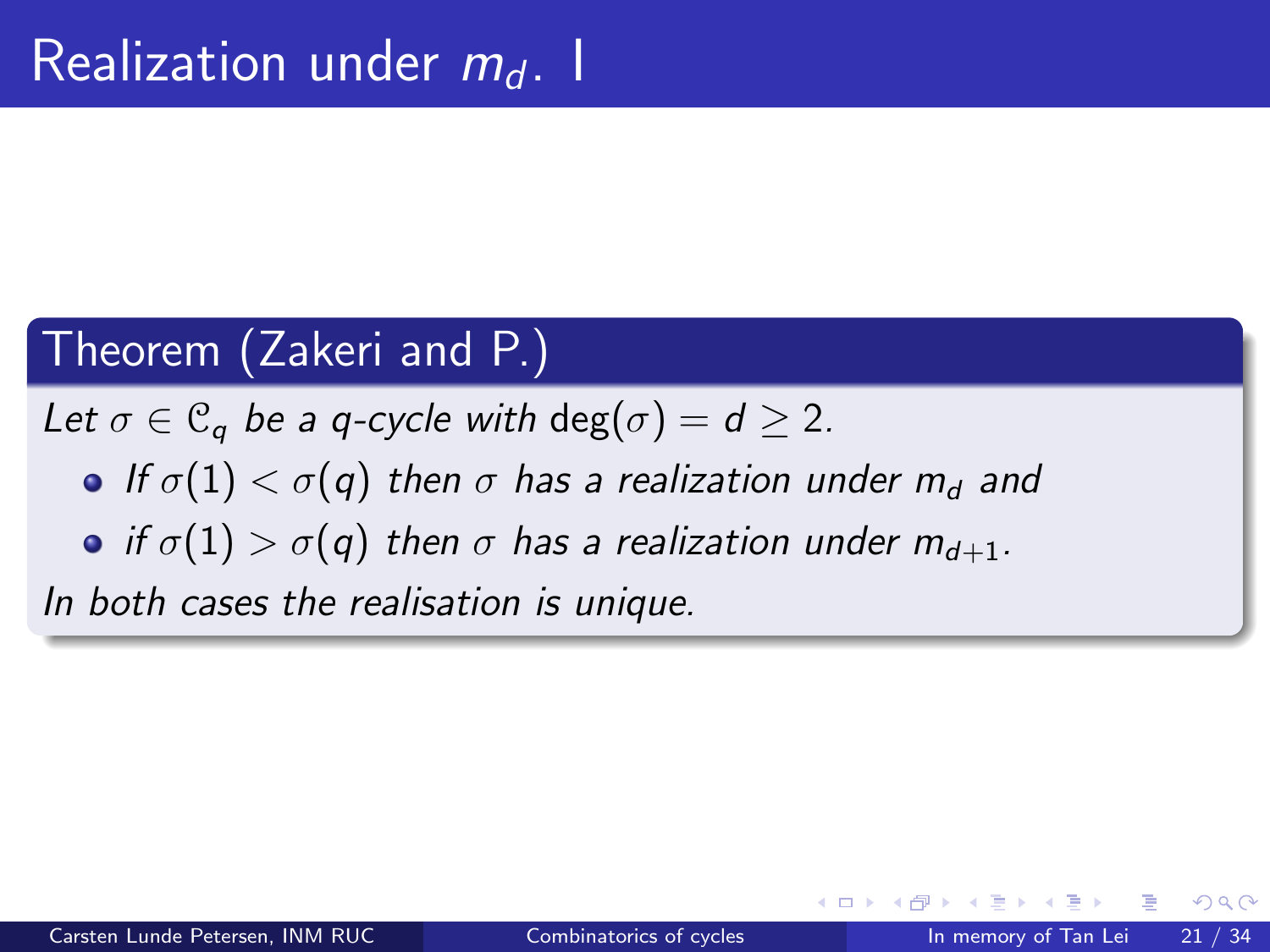### Theorem (Zakeri and P.)

Let  $\sigma \in \mathcal{C}_a$  be a q-cycle with  $deg(\sigma) = d \geq 2$  and let  $k \geq d$ . Then the number of realizations of  $\sigma$  under  $m_k$  is given by the binomial coefficient :

$$
\begin{pmatrix} q+k-d \\ q \end{pmatrix} \quad \text{ if } \quad \sigma(1) < \sigma(q) \\ \begin{pmatrix} q+k-d-1 \\ q \end{pmatrix} \quad \text{ if } \quad \sigma(1) > \sigma(q).
$$

- Note that for  $d = 1$  (rotation cycles) and  $k \ge 2$  this agrees with Goldbergs formula.
- I shall focus on the proof that a q-cycle  $\sigma \in \mathcal{C}_q$  with  $deg(\sigma) = d > 2$  and  $\sigma(1) < \sigma(q)$  is realised under  $m_d$ .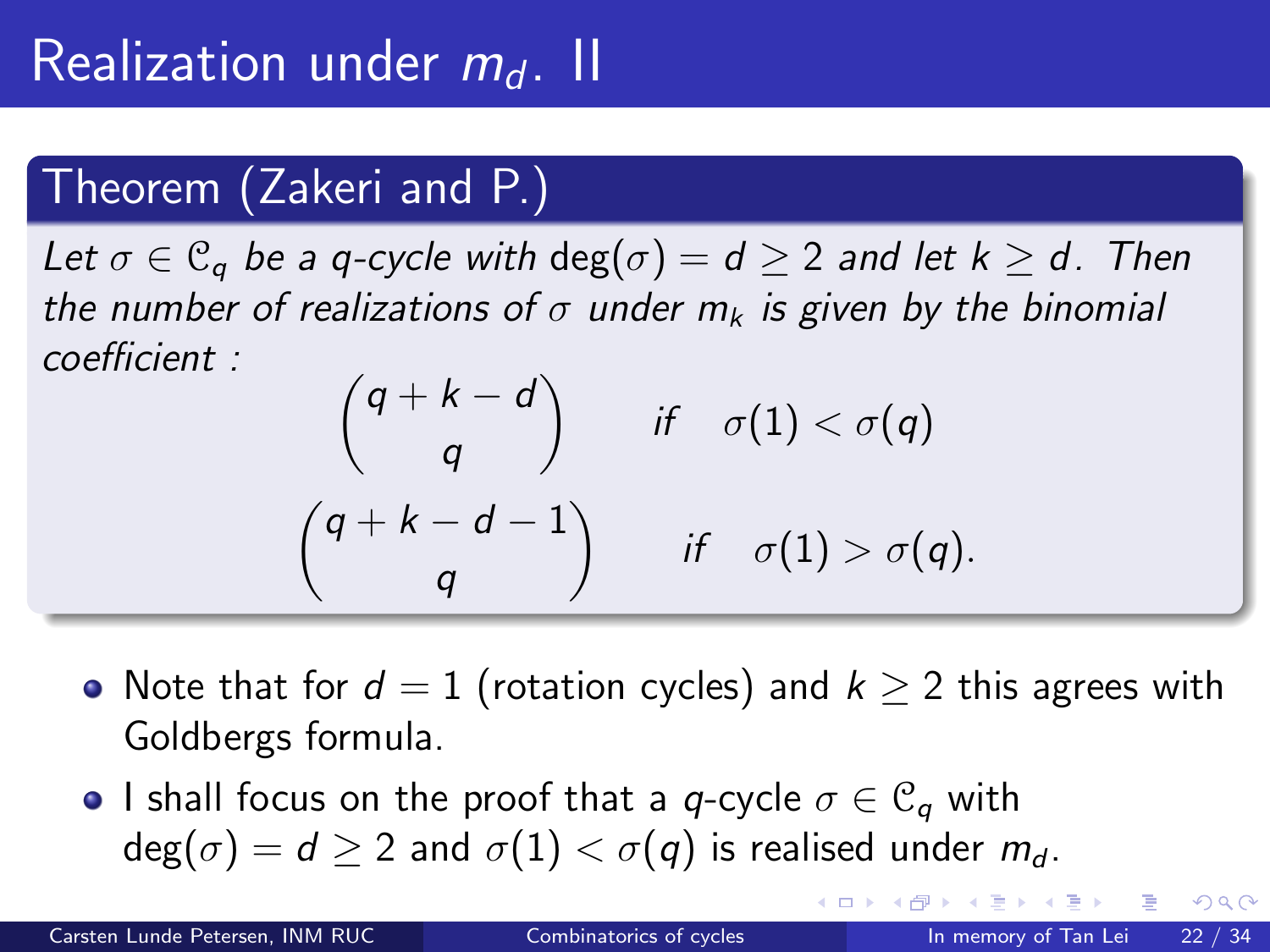### The transition matrix of  $\sigma$ .

### Definition

The transition matrix of  $\sigma \in \mathcal{C}_q$  is the  $q \times q$  matrix  $A = [a_{ii}]$  defined by

$$
a_{ij} = \begin{cases} 1 & \text{if } j \in [\sigma(i), \sigma(i+1)) \\ 0 & \text{otherwise.} \end{cases}
$$

• We may also view the transition matrix A geometrically: • Let  $(f, O)$  be a(ny) minimal realization of  $\sigma$ , where  $\mathcal{O} = \{x_1, \ldots, x_q\}$  and as usual  $0 < x_1 < \ldots < x_q < 1$ . Then we saw above that

$$
f(I_i) = \bigcup_{j \in [\sigma(i), \sigma(i+1))} I_j \quad \text{for all } i,
$$

where  $I_j = [x_j, x_{j+1}].$ 

つひひ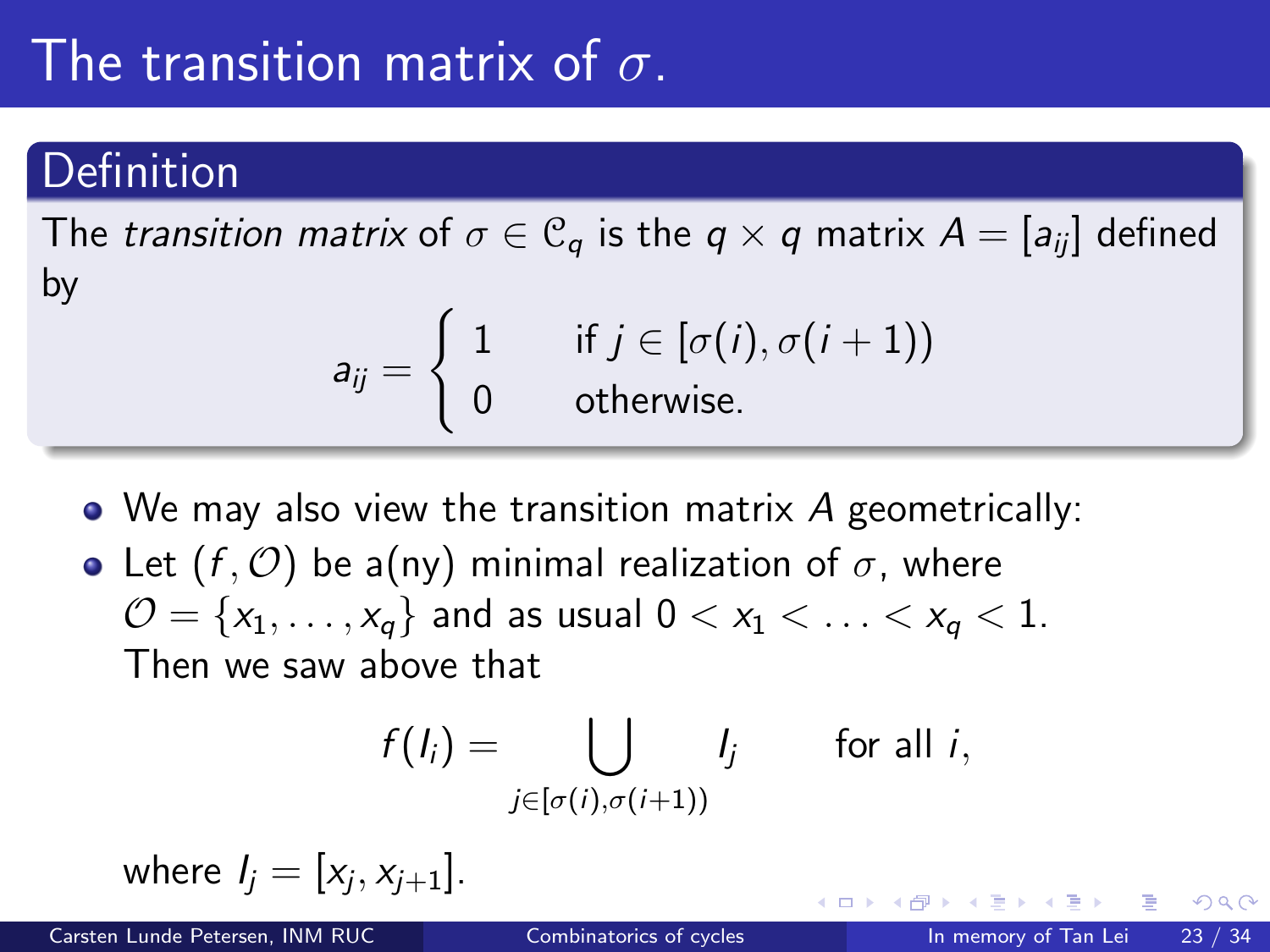• It follows that the entries of the transition matrix  $A = [a_{ii}]$  satisfy

$$
a_{ij} = \begin{cases} 1 & \text{if } f(I_i) \supset I_j \\ 0 & \text{otherwise.} \end{cases}
$$

- Since f is a covering map of degree d, every column of the transition matrix A contains exactly d entries of 1.
- The column stochastic matrix  $\frac{1}{d} \cdot A$  describes a Markov chain with states  $I_1, \ldots, I_q$ , with the probability of going from  $I_i$  to  $I_i$ equal to  $1/d$  if  $I_i \subset f(I_i)$  and equal to 0 otherwise.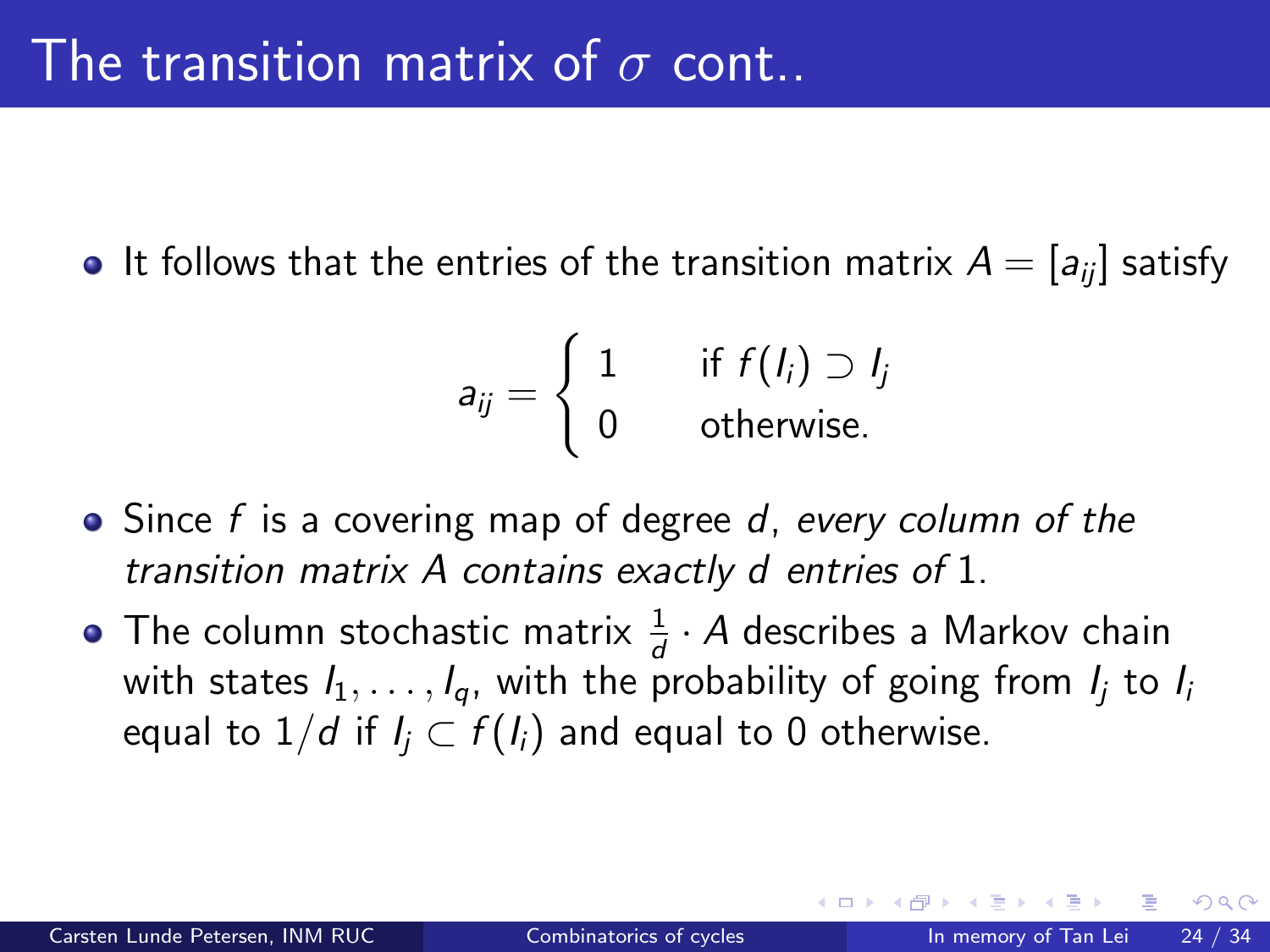### The Transition matrix and iteration

- Let A be the transition matrix of a q-cycle  $\sigma$ .
- Let  $(f, O)$  be a minimal realization of  $\sigma$  with the partition intervals  $I_1, \ldots, I_q$  as above.
- A straightforward induction shows that the  $ij$ -entry  $a_{ij}^{(n)}$  of the power  $A^n$  is the number of times the *n*-th iterated image  $f^{\circ n}(l_i)$ covers  $I_i$  or, equivalently, the number of connected components of  $f^{-n}(I_j)$  in  $I_i$ .

#### Lemma

Let A be the transition matrix of  $\sigma \in \mathcal{C}_q$  with  $deg(\sigma) \geq 2$ . Then the power A<sup>q</sup> has positive entries.

**•** This is shows that the transition matrix is irreducible.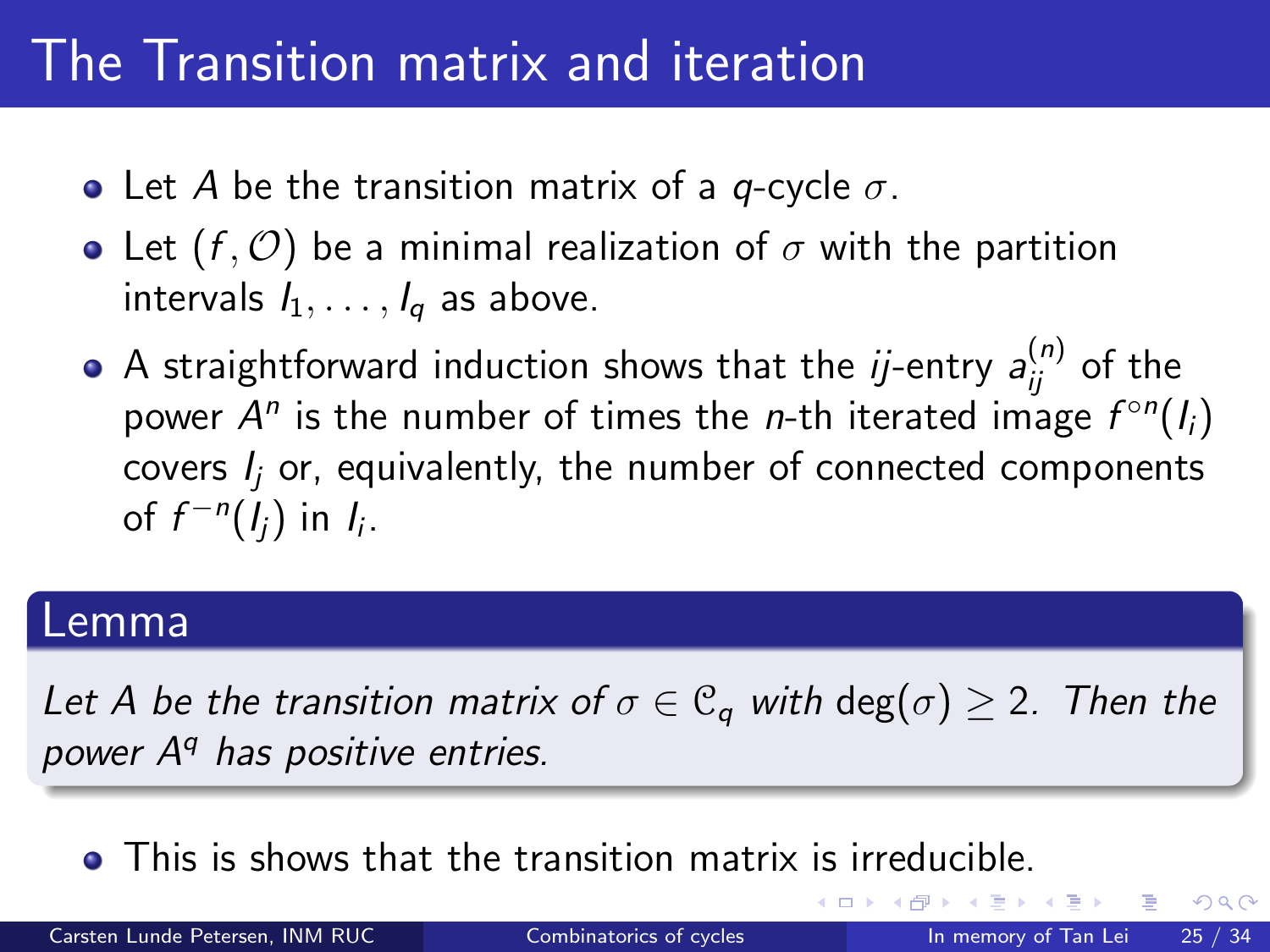#### Theorem (Perron – Frobenius)

Let S be a  $q \times q$  column stochastic matrix with the property that some power of S has positive entries. Then

- (i) S has a simple eigenvalue at  $\lambda = 1$  and the remaining eigenvalues are in the open unit disk  $\{\lambda : |\lambda| < 1\}$ .
- (ii) The eigenspace corresponding to  $\lambda = 1$  is generated by a unique probability vector  $\ell = (\ell_1, \ldots, \ell_q)$  with  $\ell_i > 0$  for all i.
- (iii) The powers  $S<sup>n</sup>$  converges to the matrix with identical columns  $\ell$ as  $n \to \infty$ .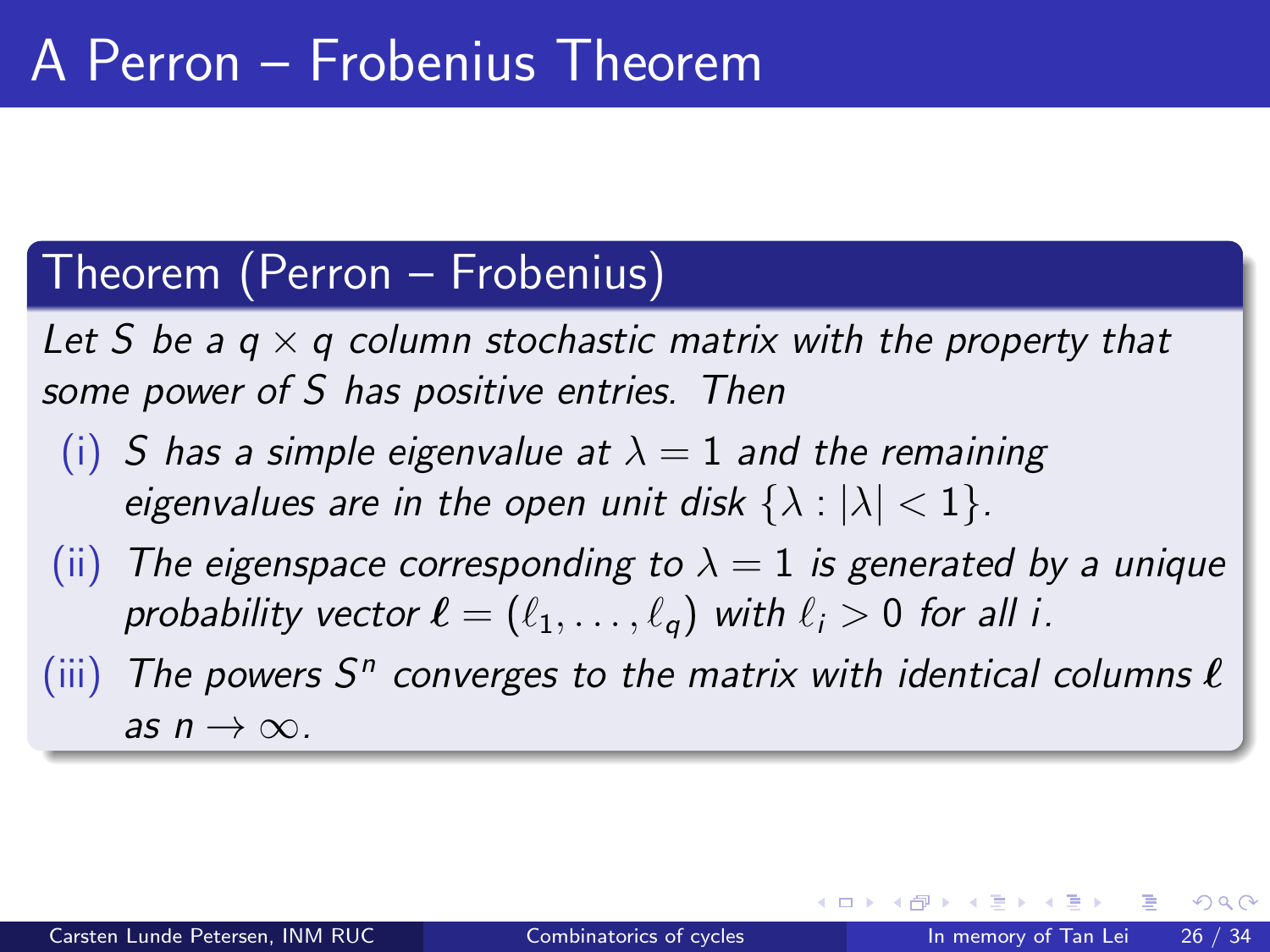We immediately have :

#### Theorem

Let A be the transition matrix of  $\sigma \in \mathcal{C}_q$  with deg $(\sigma) = d \geq 2$ . Then, there is a unique probability vector  $\ell \in \mathbb{R}^q$  such that  $A\ell = d\ell$ . Moreover,  $\ell$  has positive components and satisfies

$$
\ell=\lim_{n\to\infty}\frac{1}{d^n}A^n\mathsf{v}
$$

for every probability vector  $v \in \mathbb{R}^q$ .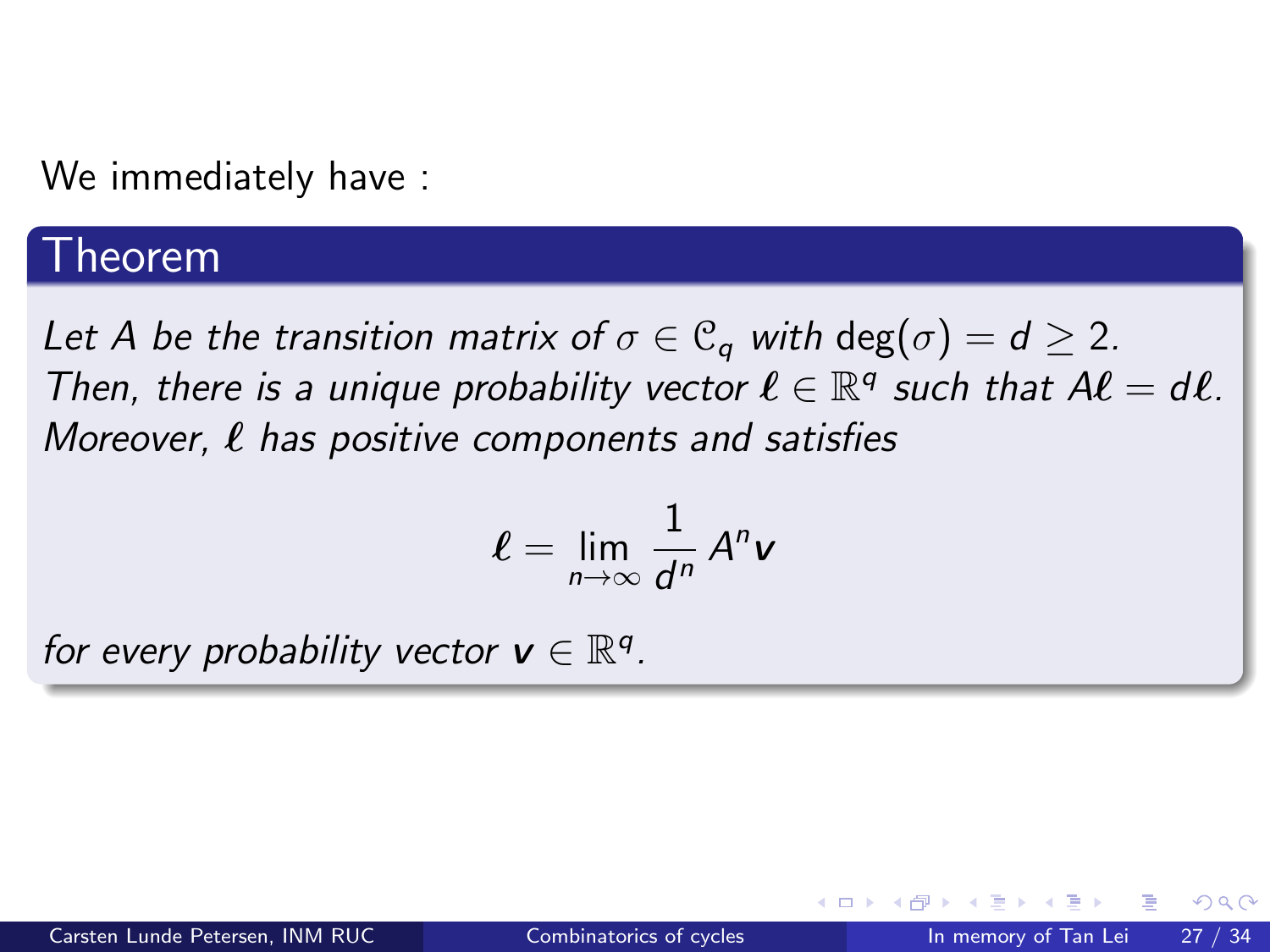<span id="page-27-0"></span>We are now ready to prove the theorem :

#### Theorem

Let  $\sigma \in \mathcal{C}_{q}$  be any q-cycle with  $deg(\sigma) = d > 2$  and with  $\sigma(1) < \sigma(q)$ . Then  $\sigma$  has a unique realization under  $m_d$ .

PROOF:

- We are looking for a q-periodic orbit  $\mathcal{O} = \{x_1, \ldots, x_q\}$  for  $\mathbf{m}_d$ ,  $0 < x_1 < \ldots < x_q < 1$  such that  $\boldsymbol{\mathsf{m}}_d(x_i) = x_{\sigma(i)}$  for all  $i.$
- Assume for a moment that such  $\mathcal O$  exists, let  $I_i=[x_i,x_{i+1}],$ consider the lengths  $\ell_i = |I_i|$ , and form the probability vector

$$
\boldsymbol{\ell}=(\ell_1,\ldots,\ell_q)\in\mathbb{R}_+^q.
$$

Since  $\mathbf{m}_d$  maps  $l_i$  homeomorphically onto  $\bigcup_{j\in[\sigma(i),\sigma(i+1))}I_j$ , we have

<span id="page-27-1"></span>
$$
\sum_{j \in [\sigma(i), \sigma(i+1))} \ell_j = d\ell_i \qquad \text{for all } i.
$$
 (1)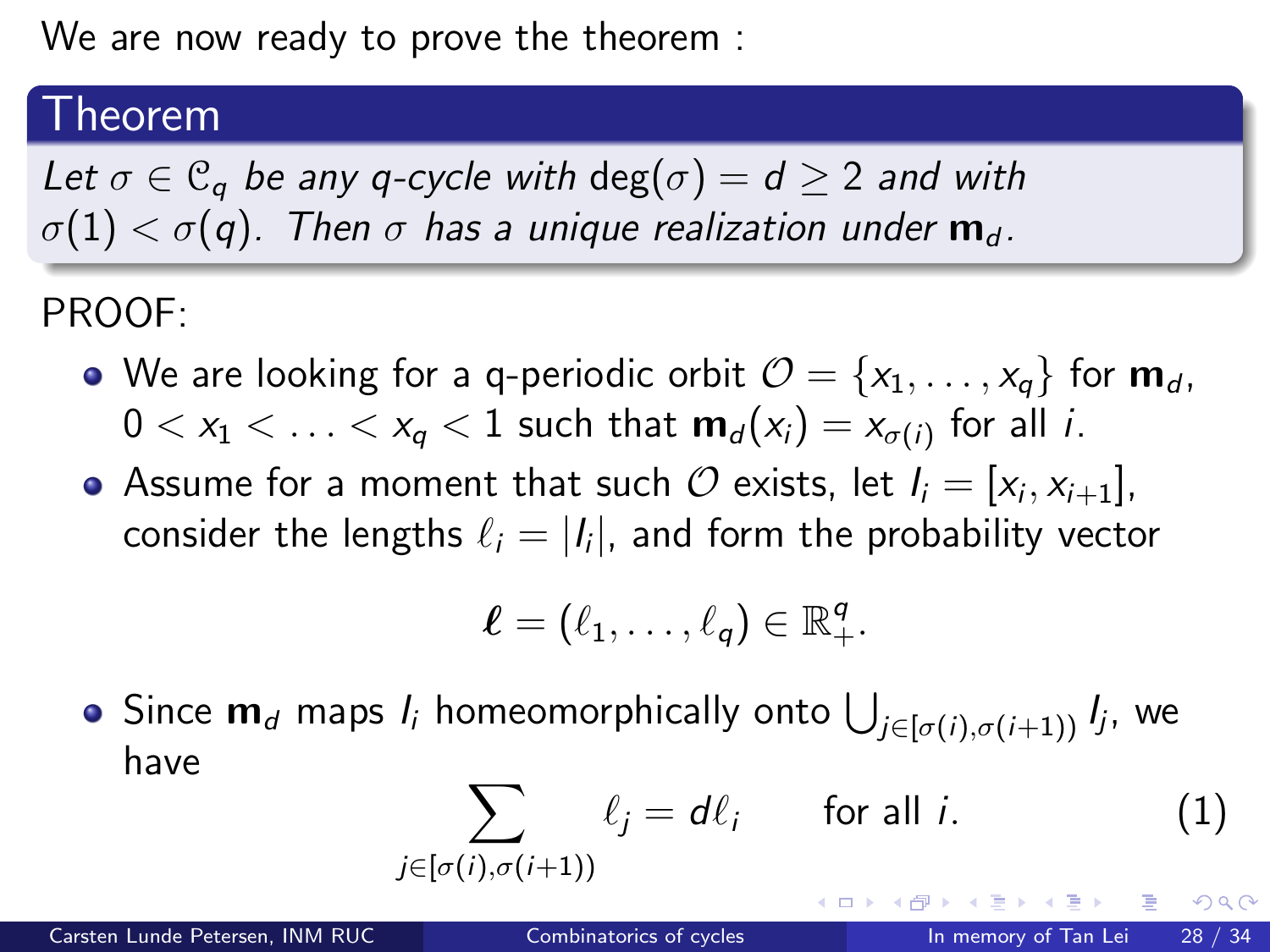<span id="page-28-0"></span>• The q relations  $(1)$  can be written as

<span id="page-28-1"></span>
$$
A\ell = d\ell, \qquad (2)
$$

where A is the transition matrix of  $\sigma$ .

- By the Perron-Frobenius Theorem, this equation has a unique solution  $\ell$  which determines the lengths of the partition intervals  $\{I_i\}$ , hence the orbit  $\mathcal O$  once we find  $x_1$ .
- To construct the orbit  $\mathcal{O} = \{x_1, \ldots, x_q\}$ , take the unique solution  $\ell = (\ell_1, \ldots, \ell_q)$  of [\(2\)](#page-28-1) and define

<span id="page-28-2"></span>
$$
\begin{cases}\n x_1 = \frac{1}{d-1} \sum_{j \in [1, \sigma(1))} \ell_j \\
x_i = x_1 + \sum_{j \in [1, i)} \ell_j \quad \text{for } 2 \leq i \leq q.\n\end{cases}
$$
\n(3)

•A few tedious computations shows that [\(3\)](#page-28-2) [w](#page-27-0)[or](#page-28-0)[k](#page-29-0)[s.](#page-0-0)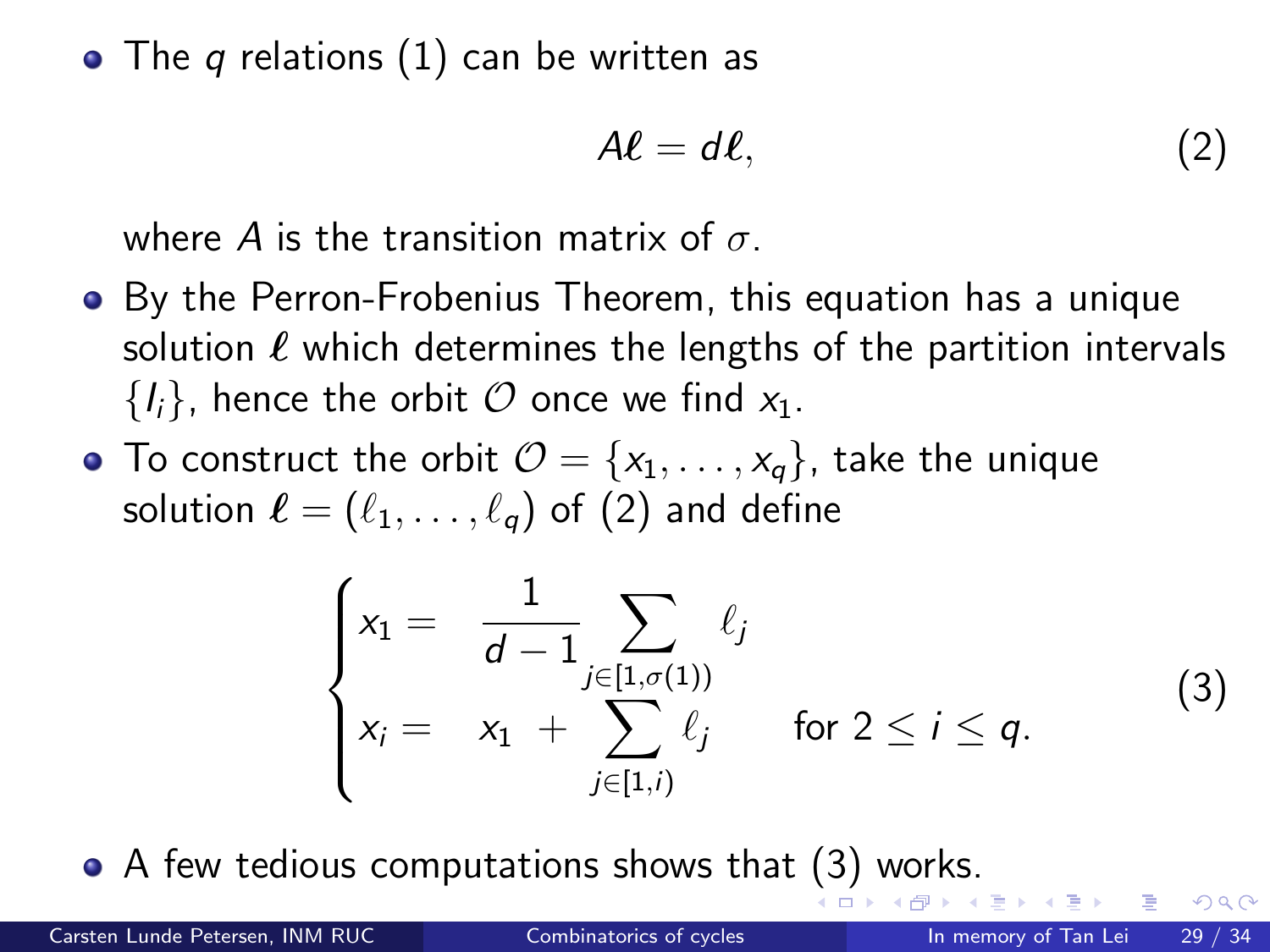- <span id="page-29-0"></span>• Let  $\sigma \in \mathcal{C}$ . In order to describe the higher degree case  $k > d = \deg(\sigma)$ , we need some further notation.
- **•** As before let A denote the transition matrix for  $\sigma$ .
- It can be shown that the diagonal of the  $0 1$  matrix A contains precisely  $d-1$  entries of 1.
- A diagonal entry say  $a_{ii}$  with value 1 corresponds to a fixed point for realizations.
- That is for any minimal realization  $(f, O)$  of  $\sigma$ , the interval  $I_i$ contains a fixed point for  $f$  iff  $a_{ii} = 1$ , that is iff  $f(I_i) \supset I_i$ .
- In particular the q-th diagonal entry  $a_{qq} = 1$  if and only if  $\sigma(1) < \sigma(q)$ .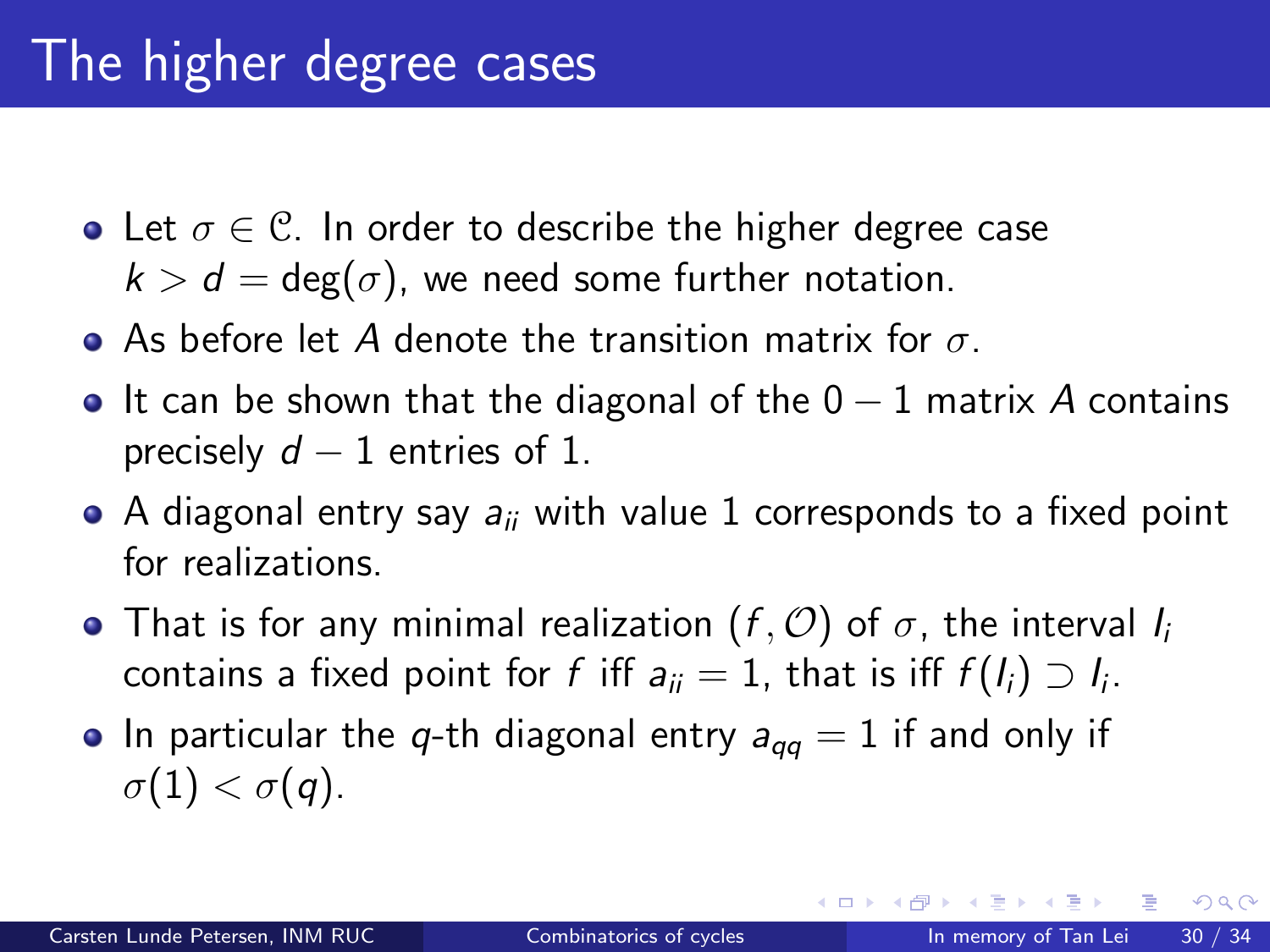## The signature of  $\sigma$ .

#### We define

### Definition

Let  $A = [a_{ii}]$  be the transition matrix of  $\sigma \in \mathcal{C}_a$  with deg $(\sigma) = d$ . The *signature* of  $\sigma$  is the integer vector formed by the main diagonal entries of A:

$$
\mathbf{sig}(\sigma)=(a_{11},\ldots,a_{qq}).
$$

If  $(f, \mathcal{O})$  is any realization of  $\sigma$  (minimal or not), and if  $I_1, \ldots, I_q$  are the corresponding partition intervals, then  $I_i$  is called a  $\emph{marked}$ interval if  $a_{ii} = 1$ .

- Let  $\boldsymbol{p}=(p_1,\ldots,p_q)\in\mathbb{N}^q$  be a q-vector with non negative integer valued coordinates. And let  $1$  denote the  $q$ -vector of ones  ${\bf 1} = (1, \ldots, 1)$
- Let  $P = \boldsymbol{p}^{\mathcal{T}} \cdot \boldsymbol{1}$  be the  $q \times q$  matrix with identical columns equal to  $\boldsymbol{\mathcal{p}}^\mathcal{T}$  . . .  $200$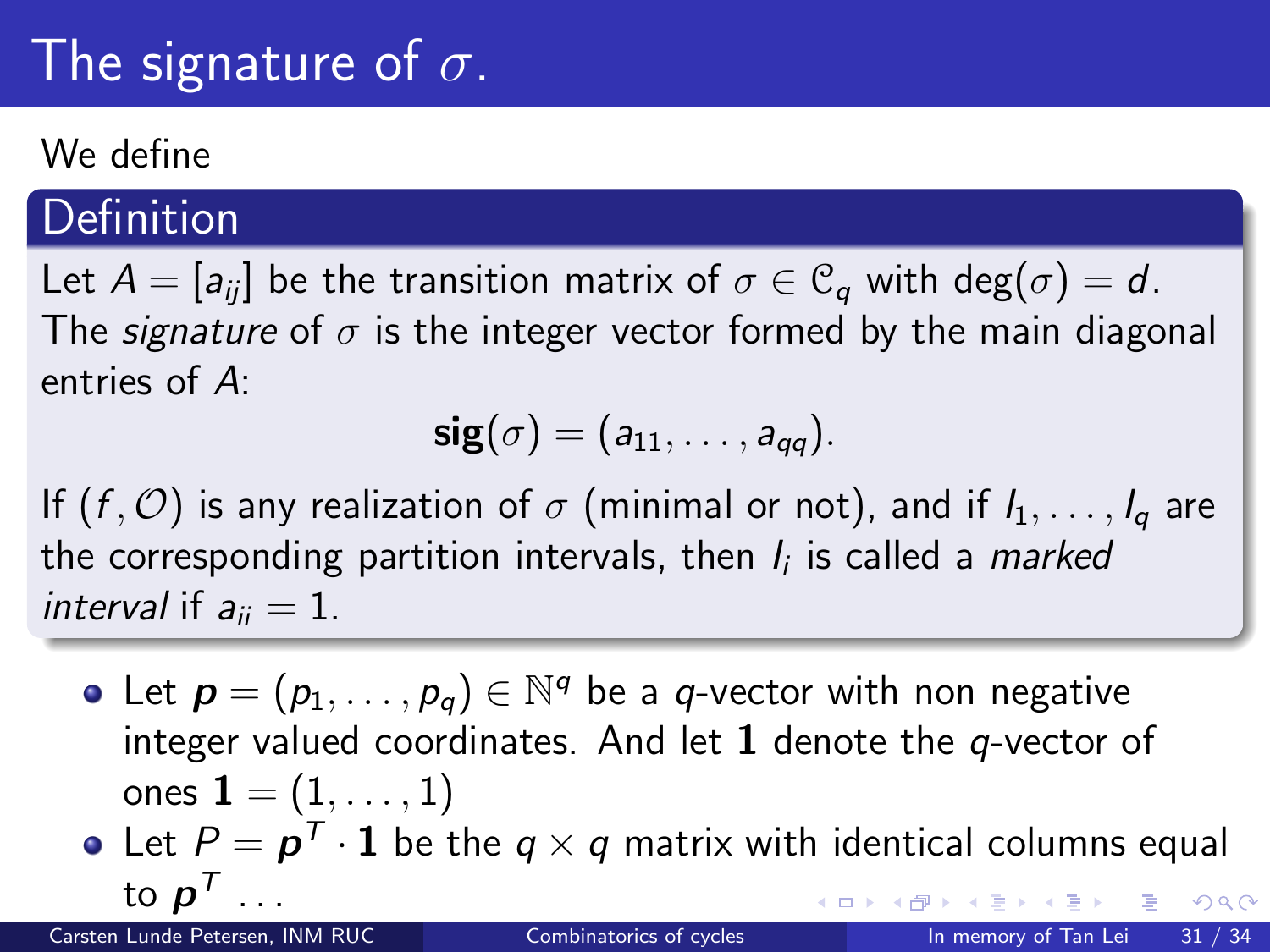# The transformation matrix for non minimal realiztions.

#### Then

$$
B=A+P
$$

can be regarded as the transition matrix for realizations  $(f, O)$ of  $\sigma$  with winding  $p_i$  on interval  $I_i$ .

- That is lifts of  $f$  on  $[x_i,x_{(i+1)}]$  to  $\Pi$  have homeomorphic images of the form  $\left[\widehat{x}_{\sigma(i)}, \widehat{x}_{\sigma(i+1)}\right]$  where  $\widehat{x}_{\sigma(i)} + p_i < \widehat{x}_{\sigma(i+1)} < \widehat{x}_{\sigma(i)} + p_i + 1$ ,  $\Pi(\widehat{x}_{\sigma(i)}) = x_{\sigma(i)}$  and  $\prod(\widehat{x}_{\sigma(i+1)}) = x_{\sigma(i+1)}.$
- Then  $b_{ij}$  is the number of connected components of  $f^{-1}(l_j)$ contained in  $I_i$ .
- The total sum of the elements in each column is

$$
k=\deg(\sigma)+\sum_{j=1}^q p_j.
$$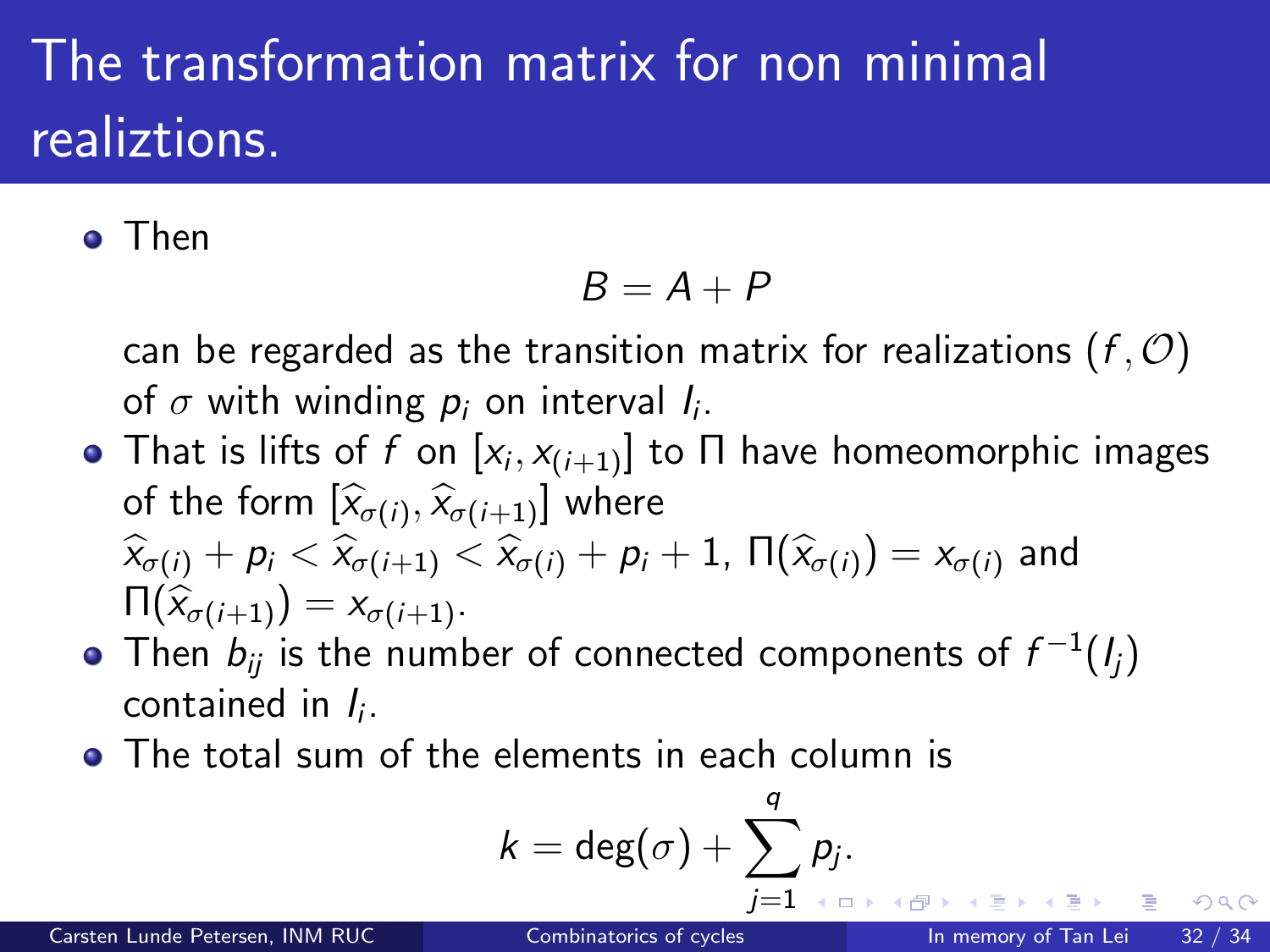- Thus  $\frac{1}{k}B$  is a column stochastic matrix.
- Applying the Perron-Frobenius theorem again we find that  $B$  has a unique simpel leading eigenvalue 1 and a unique corresponding positive probability eigen-vector.
- With this in place the following theorem is easily proved.

#### <sup>-</sup>heorem

If the diagonal element  $b_{qq} = a_{qq} + p_q > 0$ , then there are  $b_{qq}$  orbits for  $m_k$  realizing  $\sigma$ .